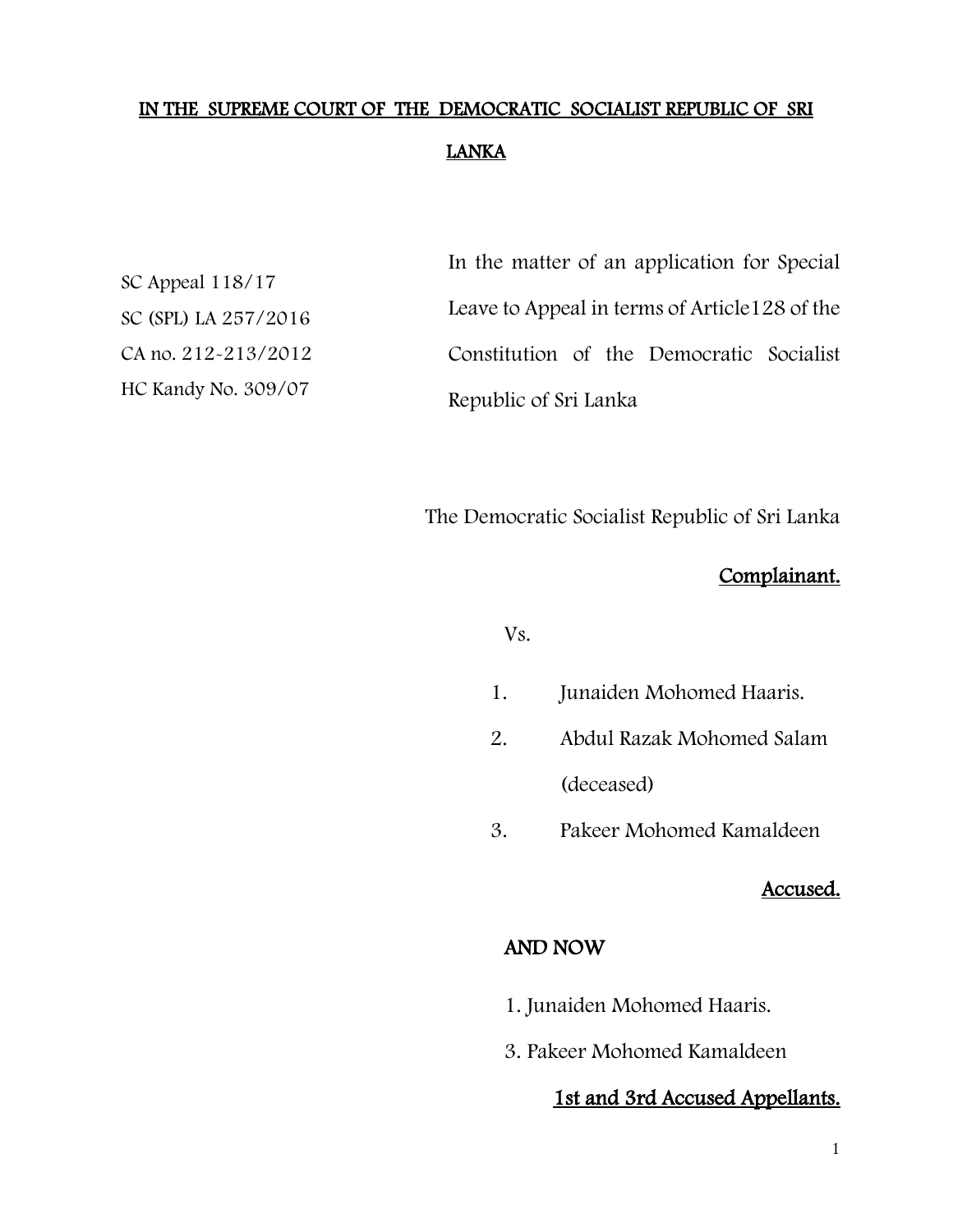Vs.

Hon. Attorney General,

Attorney General's Department,

Colombo 12.

#### Complainant Respondent.

## AND NOW BETWEEN

Junaiden Mohamed Haaris,

No.13, Kothmale Road,

Nawalapitiya.

Presently at,

Welikada Prison,

Borella, Colombo 08.

## 1st Accused Appellant Petitioner

Vs.

Hon. Attorney General,

Attorney General's Department,

Colombo 12.

## Complainant Respondent-Respondent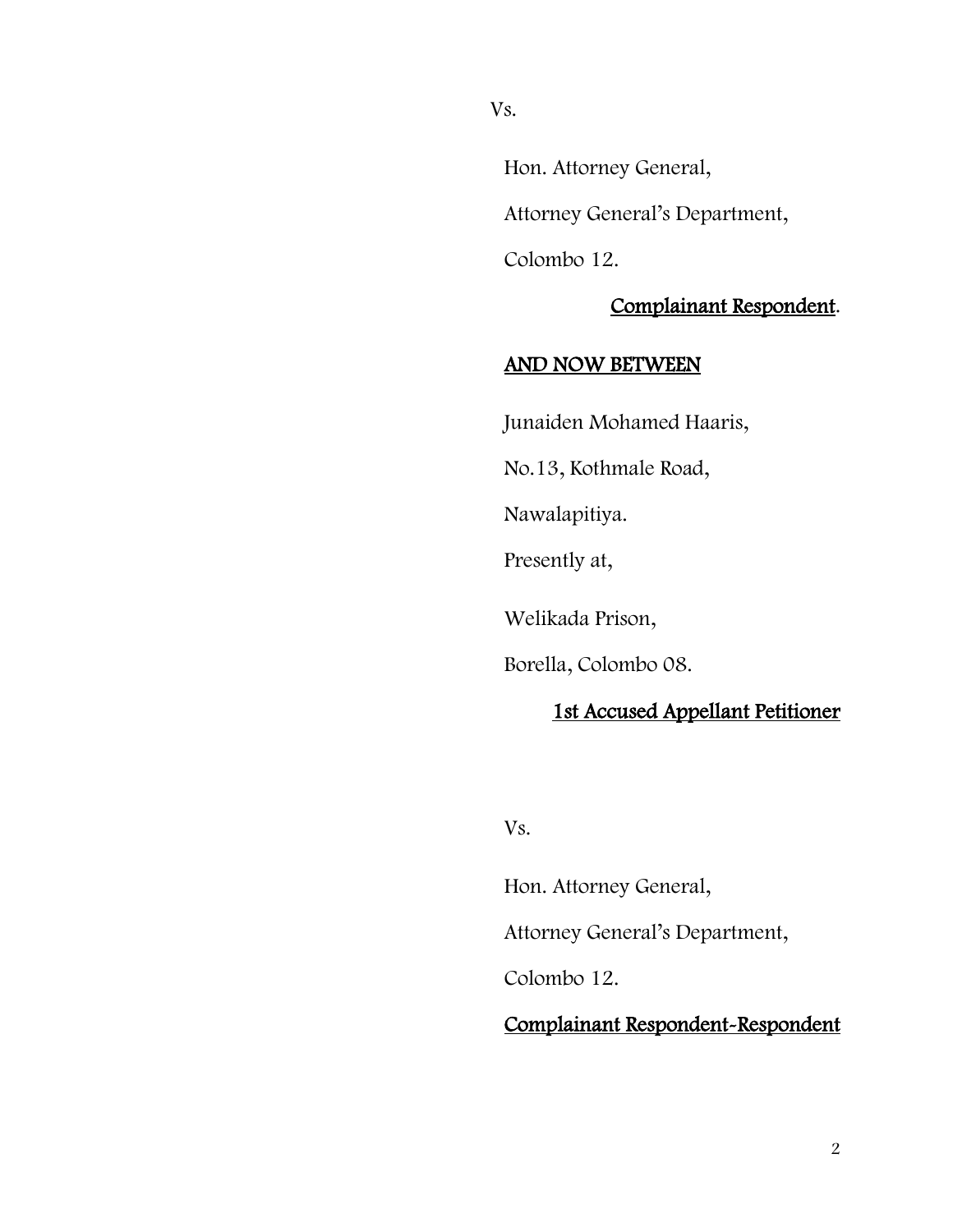| <b>BEFORE:</b>    | Eva Wanasundera, PC, J                              |
|-------------------|-----------------------------------------------------|
|                   | Buwaneka Aluwihare, PC, J &                         |
|                   | Prasanna S. Jayawardena, PC, J                      |
| <b>COUNSEL:</b>   | Anil Silva, PC for 1st Accused-appellant-Petitioner |
|                   | Rohantha Abeysuriya, DSG for A.G.                   |
| <b>ARGUED ON:</b> | 12.01.2018                                          |
|                   |                                                     |

## Aluwihare, PC. J.,

The 1st Accused-Appellant-Petitioner-Appellant (hereinafter referred to as the Accused-Appellant) had been indicted along with two others on the following counts:

DECIDED ON: 09. 11.2018

That on or about the 12<sup>th</sup> September, 2012 the accused-appellant along with the 2nd and 3rd accused;

1. Committed the offence of Rape on Solamalai Uma-Devi an offence punishable under section 364 (2) (g) of the Penal Code, as amended, the offence of "gang rape".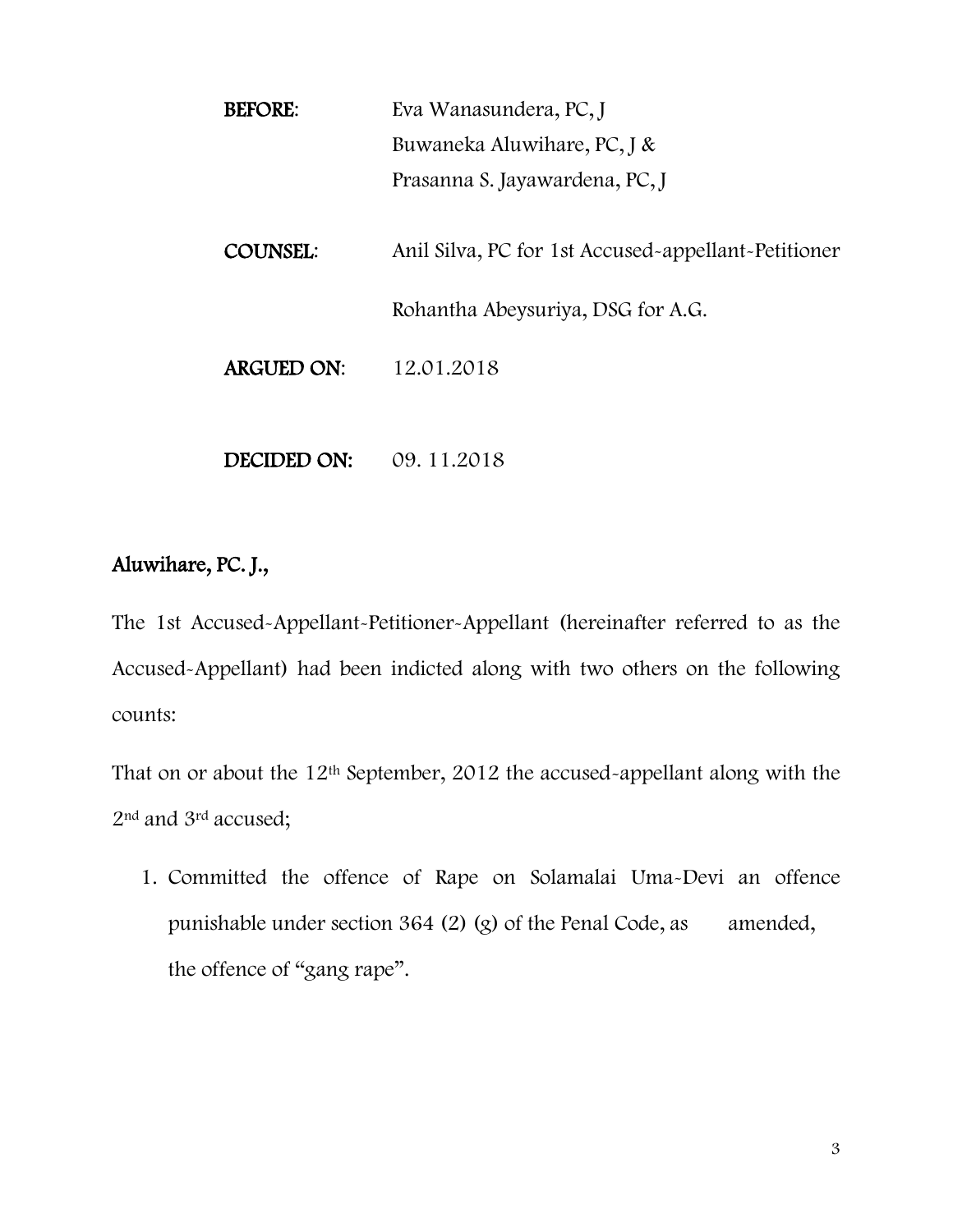- 2. Committed the offence of Robbery in respect of a gold chain that was in the possession of aforesaid Solamalai Uma-Devi, an offence punishable under Section 380 of the Penal Code.
- 3. Committed the offence of murder, by causing the death of Solamalai Uma-Devi, an offence punishable under Section 296 of the Penal Code.

One of the Accused (2nd Accused) had passed away even prior to the commencement of the trial; accordingly, the trial at the High Court only proceeded against the Accused-Appellant and the 3rd Accused.

At the conclusion of the trial the learned High Court Judge convicted both the Accused-Appellant, and the 3rd Accused, on all charges.

The Court of Appeal after hearing the appeal of the Accused-Appellant, and the 3rd Accused, dismissed the same. Aggrieved by the judgment of the Court of Appeal, the Accused-Appellant sought special leave to appeal and special leave was granted on the following questions of law:

- (i) Did the learned High Court Judge as well as the learned Judges of the Court of Appeal fail to consider that the evidence given by the witness Kandiah Vasudevan about the alleged statement made to the Petitioner by the 2nd Accused was belated and made at the instance of the Police.
- (ii) Did the learned High Court Judge as well as the learned Judges of the Court of Appeal fail to consider that the alleged statement made by the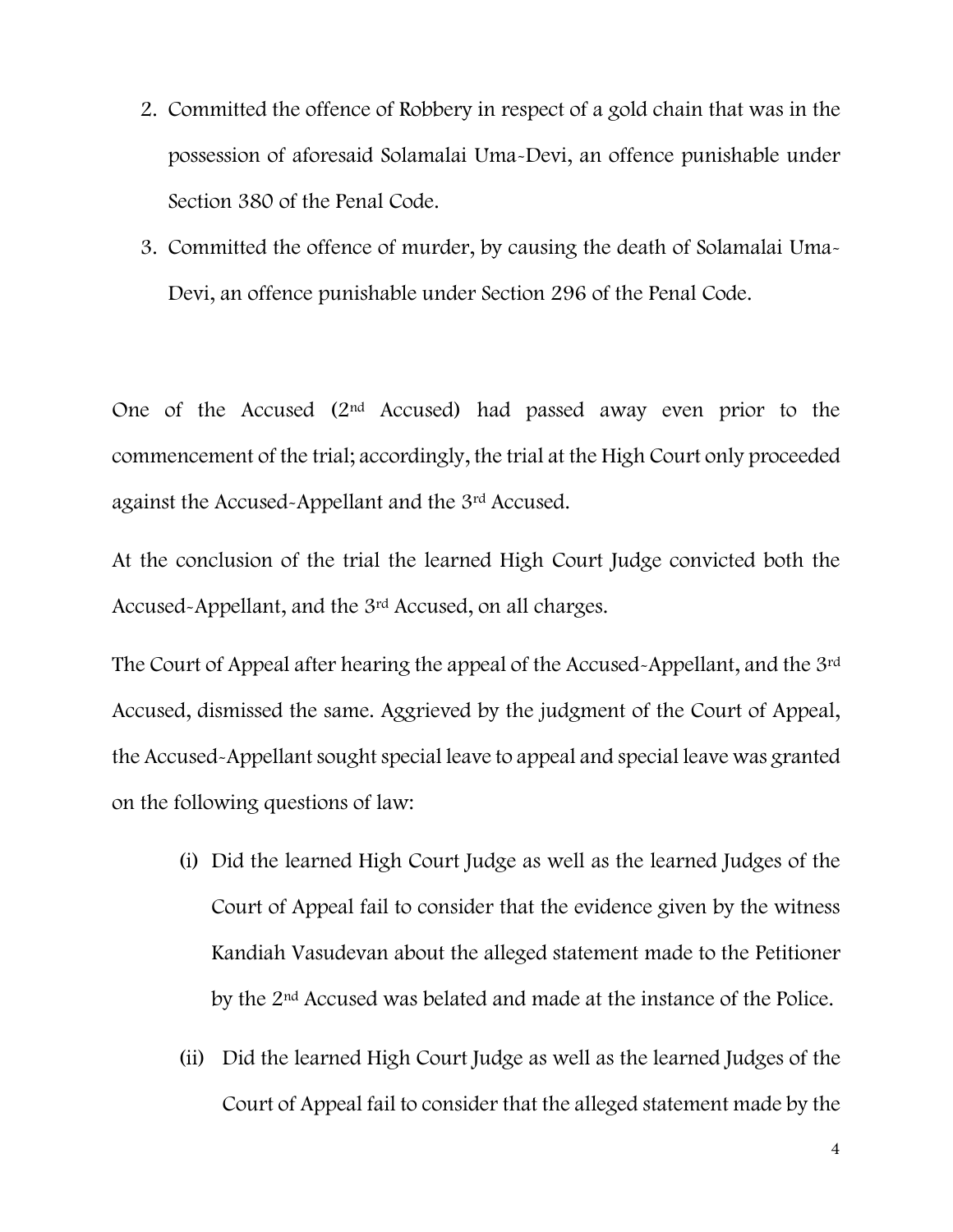2nd accused which implicates the Petitioner as well is inadmissible in view of Section 30 of the Evidence Ordinance.

- (iii) Did the learned High Court Judge as well as the learned Judges of the Court of Appeal misdirect themselves when they took into consideration the fact that the Petitioner was present with the 2nd accused when the 2nd accused pawned a gold chain allegedly belonging to the deceased as an item of evidence against the Petitioner.
- (iv) Did the learned Judges of the Court of Appeal misdirect themselves when the conviction against the Petitioner in respect of the charge of rape was affirmed inasmuch as there was no evidence as regards the commission of gang rape or any involvement in the act of rape by the Petitioner?

The above questions of law are referred to in sub paragraphs  $(c)$ ,  $(d)$ ,  $(e)$  and  $(g)$ of paragraph 18 of the Petition of the Petitioner of the present application.

Before I consider the facts of the case and the legal issues raised in this appeal, it should be borne in mind that the prosecution relied entirely on circumstantial evidence to establish the charges, for the reason that there were no eyewitnesses to substantiate any of the charges against the Accused-Appellant. Thus, it was incumbent on the prosecution to establish that the 'circumstances' the prosecution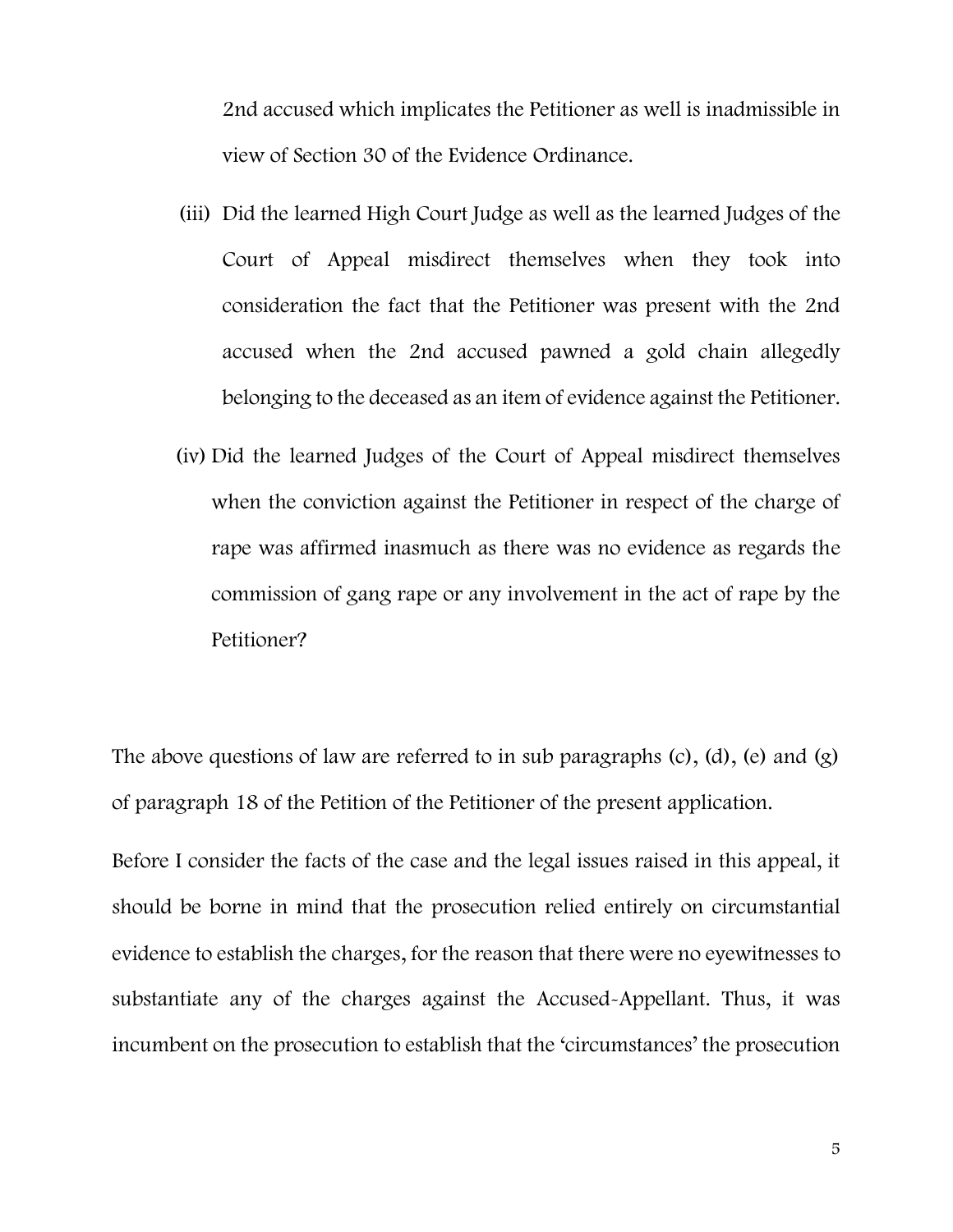relied on, are consistent only with the guilt of the accused-appellant and not with any other hypothesis.

Regard should be had to a set of principles and rules of prudence, developed in a series of English decisions, which are now regarded as settled law by our courts.

The two basic principles are-

- (i) The inference sought to be drawn must be consistent with all the proved facts, if it is not, then the inference cannot be drawn.
- (ii) The proved facts should be such that they exclude every reasonable inference from them, save the one to be drawn. If they do not exclude other reasonable inferences, then there must be a doubt whether the inference sought to be drawn is correct (per Watermeyer J. in  $\bf{R}$  vs. Blom 1939 A.D. 188)

The rule regarding the exclusion of every hypothesis of innocence before drawing the inference of guilt was laid down way back in 1838 in the case of **R** vs. Hodges (1838 2 Lew. cc.227). The circumstances must be such as to produce moral certainty to the exclusion of every reasonable doubt.

It would be pertinent to mention here that a trial judge or for that matter a judge sitting in appeal, must necessarily consider the evidence (circumstances) guided by the principle referred to above.

Before I embark on discussing the facts of this case, I also wish to make specific reference to Rule 4 of the five Rules in evaluating circumstantial evidence, laid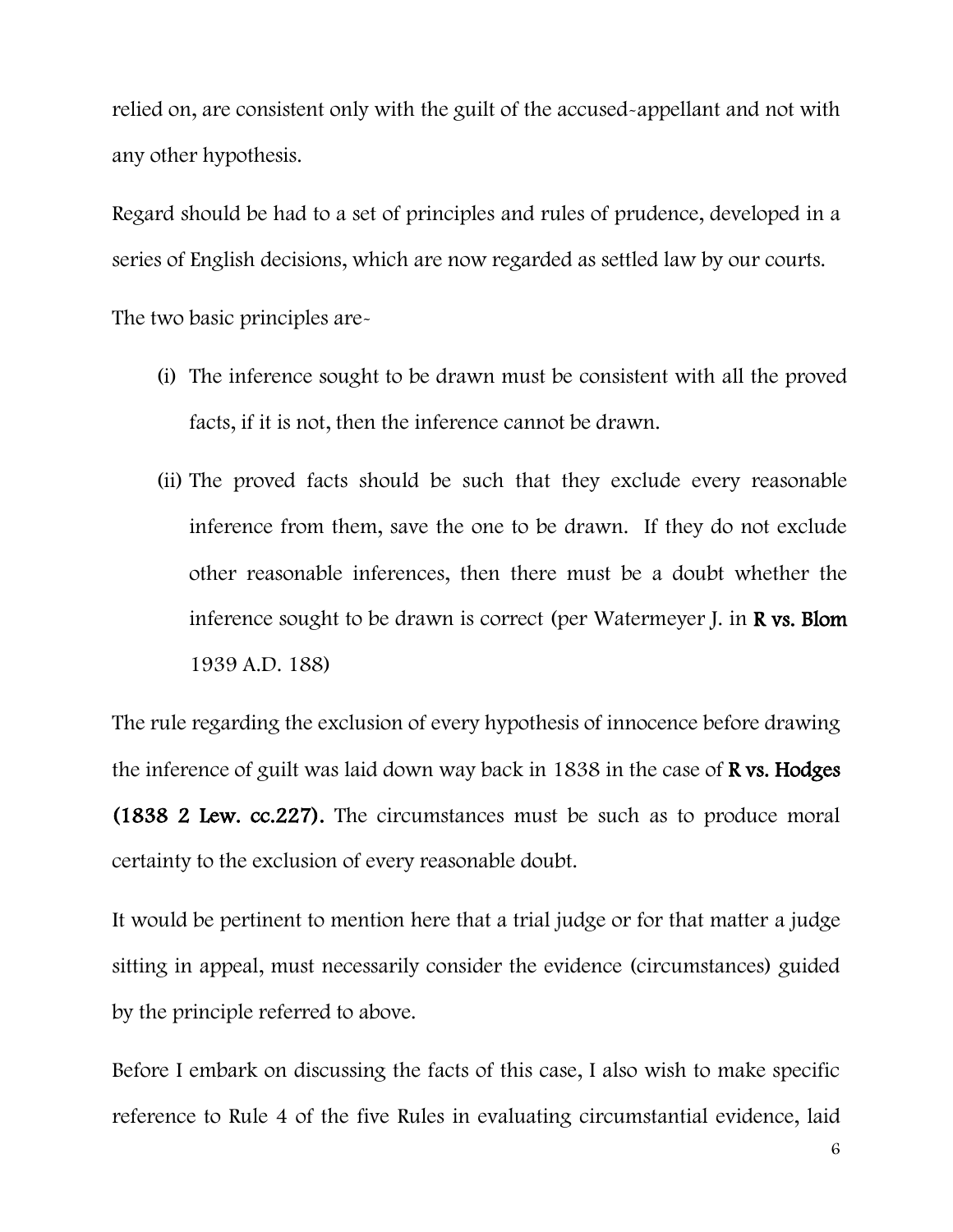down by E.R.S.R. Coomaraswamy in his monumental work "The Law of Evidence" (Vol. Page 24).

"Rule 4": The chain or strand of proved facts and circumstances must be so complete that no link in it is missing. If any vital factor which is necessary to make the chain or strand complete is missing or has remained unproved, it must be held that the prosecution has failed to establish its case. A vital link should never be inferred.

I shall now set about narrating the factual background to the charges.

Witness Pushpalatha had testified to the effect that she saw her sister Uma-Devi alive for the last time on 12.9.2001 when she left home around 8.00 to attend a class where she was learning typing. Although she had not returned home that day; no one, however, appeared to have panicked as the deceased Uma-Devi had said that she had to attend a wedding. On the following day, when she did not return home, their father Alagan lodged a complaint with the police about his missing daughter.

Anusha Ariyasena, who was attending the same vocational training, had stated in her evidence that on 12.09.2001 Uma-Devi did attend the class. Both of them had walked back to the bus terminal and they had parted ways. The evidence is that Uma- Devi used to trek the distance from home to the class on foot, a distance of about two kilometres.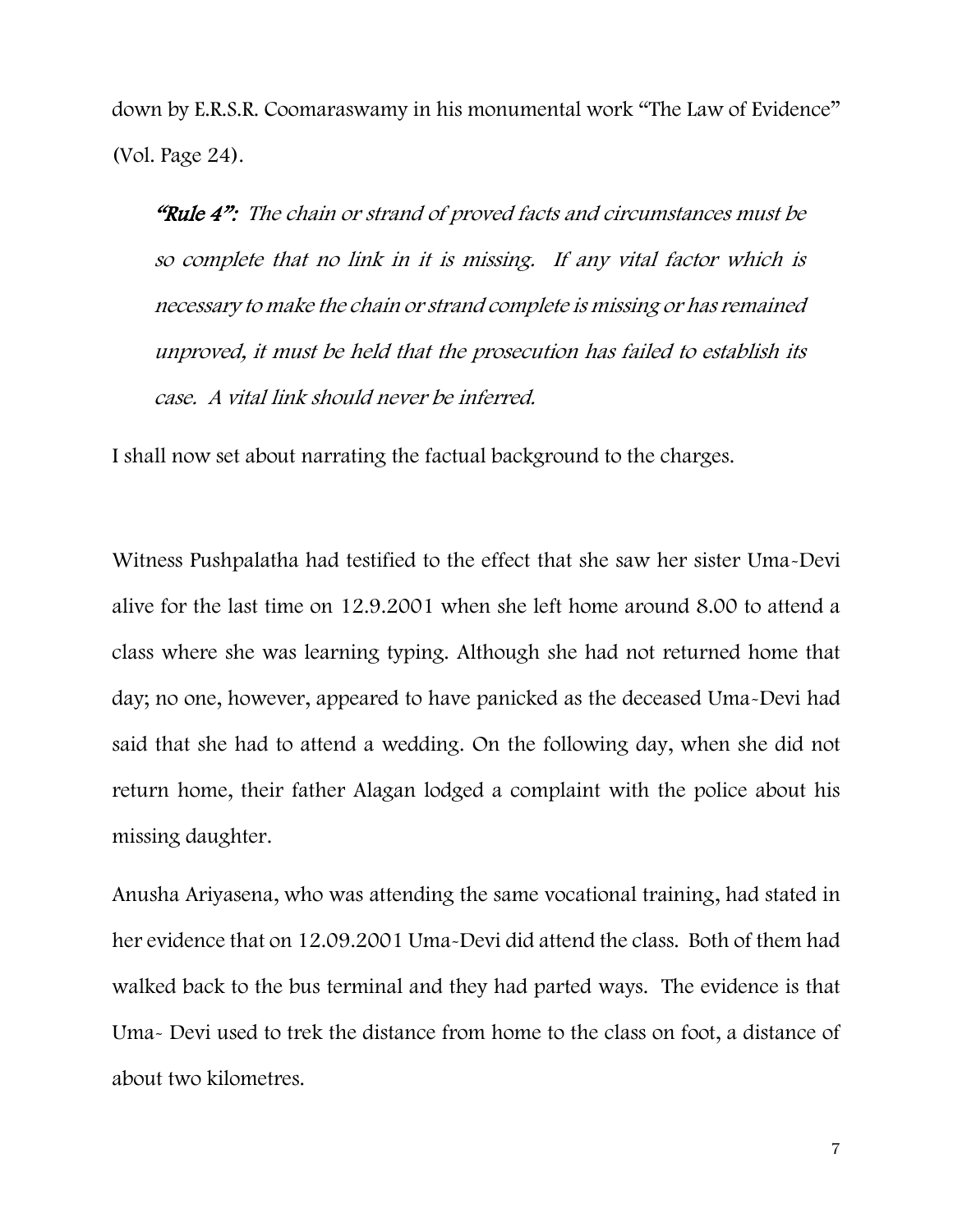On the day following around 2.30 in the afternoon, witness Jayasundera who had gone to the thicket by the Mallanda bridge, had accidentally come across the dead body of Uma-Devi. The police had been summoned to the scene and the investigations had commenced.

As far as the persons responsible for this heinous crime were concerned, the investigations led virtually to nothing. After the post mortem, the Judicial Medical Officer opined the death had resulted from manual strangulation. The Judicial Medical Officer had observed a number of minor injuries on the body. Two bite marks, two nail marks, a laceration of an ear lobe and an abrasion of the neck, two other injuries had been observed near the genital area and anus. Undoubtedly, these are injuries that clearly establishes that Uma-Devi had been ravished, before she was strangled to death. The laceration of the ear and the abrasion marks on the neck are indications of forcible removal of jewellery Uma-Devi was wearing. Police were not successful in making a breakthrough for one whole year. A year later somewhere in November 2002, witness Kandiah Vasudevan made a statement to the police with regard to the murder of Uma-Devi and the investigations recommenced.

The most crucial evidence in this case emanates from Kandiah Vasudevan. Due to the inherent weaknesses of his testimony which I shall advert to later, close scrutiny not only of his testimony but also of his credibility is critical. At this point, however, I will only refer to his testimony.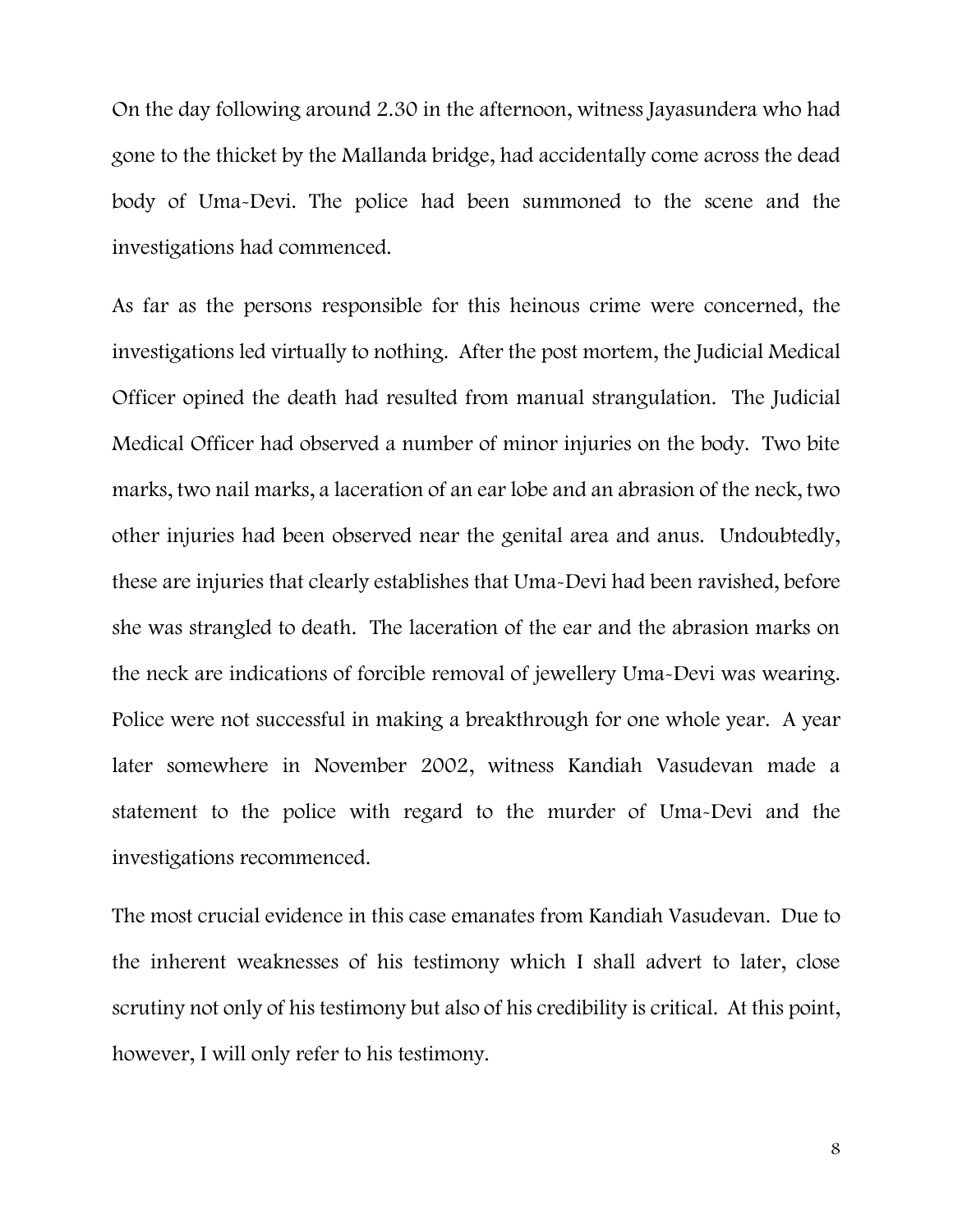According to his evidence, Vasudevan was eleven years when he was first employed by the accused-appellant in his grocery store. After working there for 2 years, Vasudevan joined the deceased 2nd accused, Salam, in his fruit stall, which also had been located at a distance not far from the grocery of the accusedappellant.

Vasudevan had said that Uma-Devi was known to him as she used to visit the grocery of the accused-appellant on the way to her classes. In answer to a question whether she (Uma-Devi) came alone, the witness had said, she comes with her small brother. He had come to know of the tragedy that had befallen Uma-Devi and had gone near the location where her body was, but not near enough to see the body.

The witness had further stated that two or three days after the body of Uma-Devi was located, he overheard a conversation between the deceased 2nd accused Salam, and the accused-appellant.

The conversation, as heard by Vasudevan in Vasudevan's own words is as follows:

" සලාම් කිව්වා, අපි දෙන්නා මැරුවා කියා කවුරුවත් දන්නේ නැහැ. පෙළපාලි ගියොත් හාරීස් යන්න එපා ".

According to Vasudevan the utterance had been made by the deceased 2nd accused to the accused-appellant. At this point the prosecution had posed a question:

"කවුද මැරුවා කීවේ "?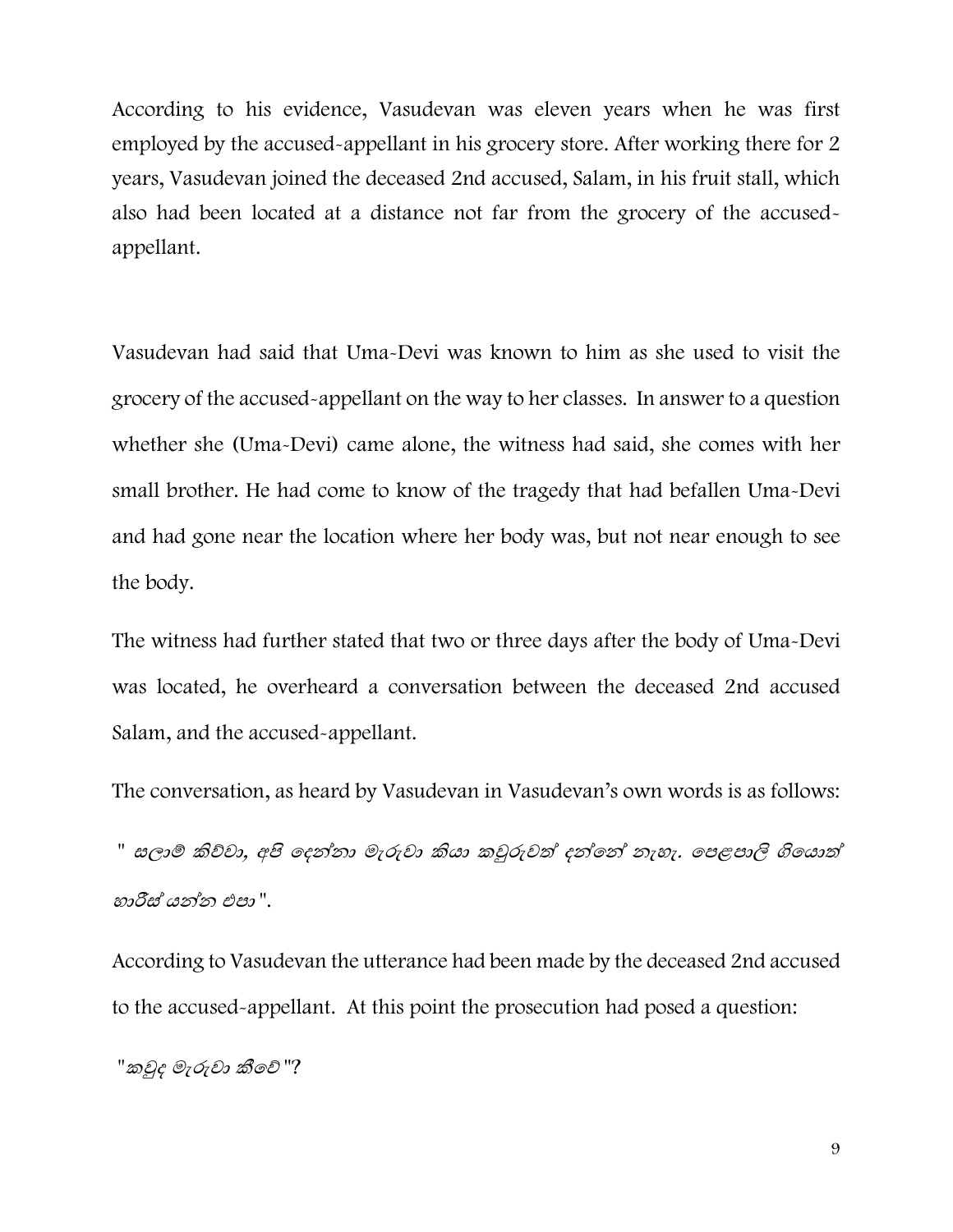To which witness Vasudevan had responded by stating "උමා දේවි ".

In my view, this question is clearly a leading question, as it suggests that the name of the deceased was referred to by the 2nd accused in the course of the alleged conversation.

Thus, the learned High Court Judge ought not to have allowed this question to be asked as it relates not to a peripheral matter, but to a matter that goes to the very root of the case. In the interest of justice, no witness should be prompted to say what the prosecution wants the witness to state; especially regarding issues that are critical. This is especially so, as Vasudevan's testimony is infirm because it is belated and also due to the fact that his relationship with the accused appellant had soured by that time.

Vasudevan's position was that due to fear, he did not divulge the conversation he purported to have overheard and had kept it to himself for more than a year and decided to divulge it, after he found employment on a farm, which was in the same area (Nawalapitiya). He left the employment of Haaris (the accused-appellant) on an unpleasant note as the accused-appellant had refused to increase his salary.

10 The other witness who purported to connect the deceased 2nd accused to the incident, is Sundaralingam, a businessman in Nawalapitiya who ran a textile shop and a pawn broking business. According to Sundaralingam, both the accusedappellant and the deceased 2nd accused (Salam) had been known to him and they had on numerous occasions come to him to pawn jewellery and to borrow money and subsequently had redeemed those articles as well. His evidence was that the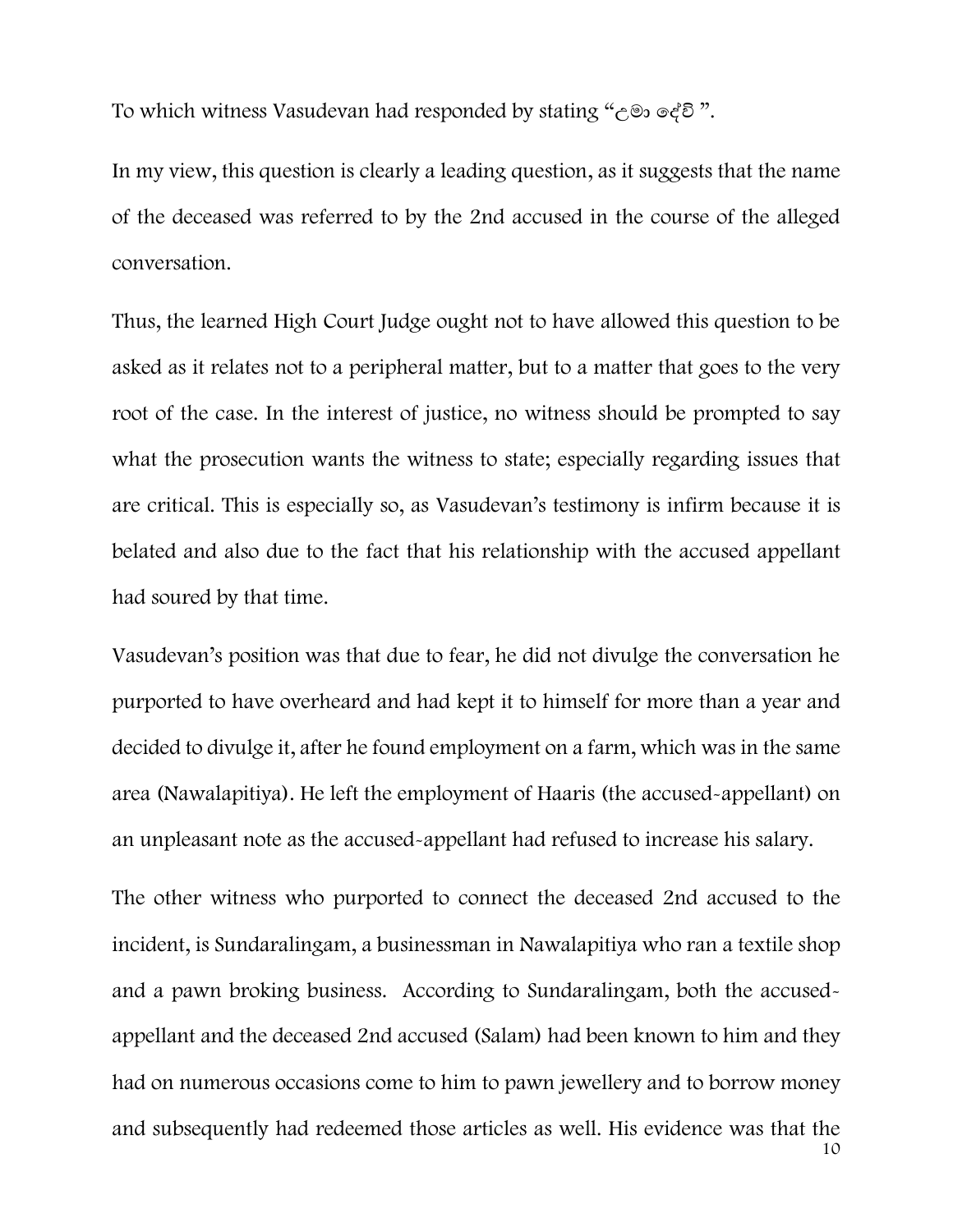deceased 2nd accused had come to his textile shop on a date in September, 2001 in the company of the 1st accused-appellant and had pawned a chain (necklace).

The prosecution also had led evidence of witness Nilusha Herath, who said she lived in Mallanda Nawalapitiya and that the road leading to her house is somewhat densely populated. The 3rd accused was the caretaker of the building close to her house, which was used for slaughtering poultry. She had said that on a day in September, 2001, she heard the noise of someone wailing which had lasted for an instant, but could not say whether it was that of a man or a woman. Although this witness had come out of her house on hearing the noise, she had not seen anyone.

Ismail Mohamed Hanifa was the person who ran the poultry farm and the slaughter house and had admitted that the 3rd accused was the caretaker of the building that was used to slaughter birds and there were instances when more than 50 birds were slaughtered in a given day.

Chief Inspector De Silva, who conducted the investigations into this matter had inspected the building used for slaughtering and having observed dry stains similar to blood on the floor and on the walls, had obtained the substance that gave the appearance of blood stains, onto cotton swabs and had referred them for analysis to the Government Analyst. The witness from the Government analyst, Jayamanne who testified with regard to the analysis stated that he identified human blood on the specimens sent for analysis, but the condition of the specimens was not suitable for grouping.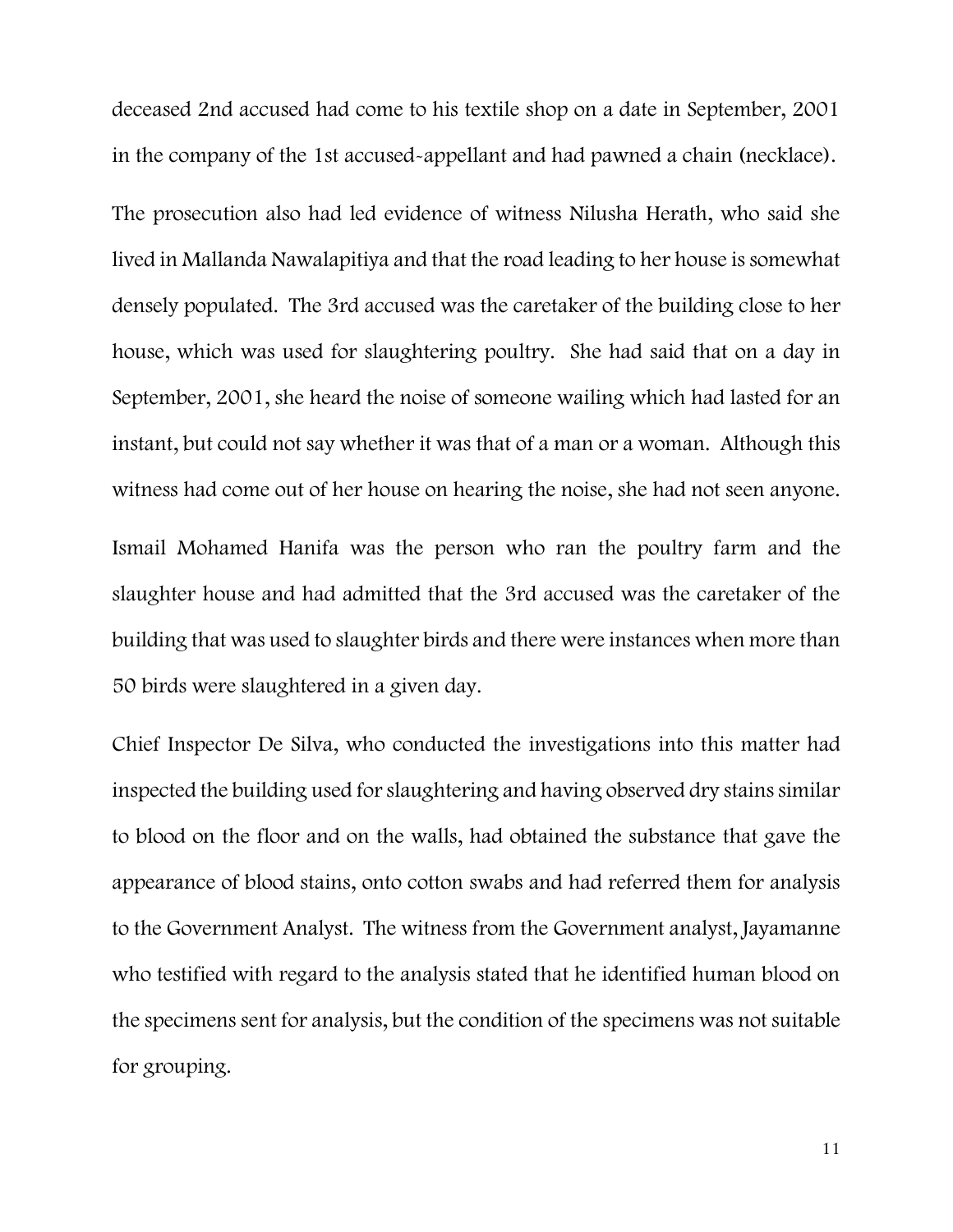DIG Abeyrathne Bandara in his evidence, on being questioned by the learned State Counsel, had said that the accused revealed information with regard to the productions (the chain) that were recovered in the course of the investigations. The above, appears to be the sum total of evidence led by the prosecution to establish the charges.

## Analysis of the evidence.

Before I analyse the evidence, I wish to reiterate the fact that the  $2<sup>nd</sup>$  accused was dead before the trial commenced and the 3rd accused whose conviction was affirmed by the Court of appeal had not canvassed his conviction before the Supreme Court. Thus, the issue this court is called upon to decide is the legality of the judgment of the Court of Appeal in relation to the accused-appellant who stood as the 1st accused before the High Court. I shall now deal with the questions of law on which special leave was granted in this matter.

The first question was whether:

(1) the learned High Court Judge as well as the Court of Appeal failed to consider that the evidence of Kandiah Vasudevan was belated and made at the instance of the Police.

At the outset, it must be stated that apart from the bare suggestion that Vasudevan gave evidence at the behest of the police, there is nothing to indicate that that was the case and as such I have no hesitation in holding that it cannot be said that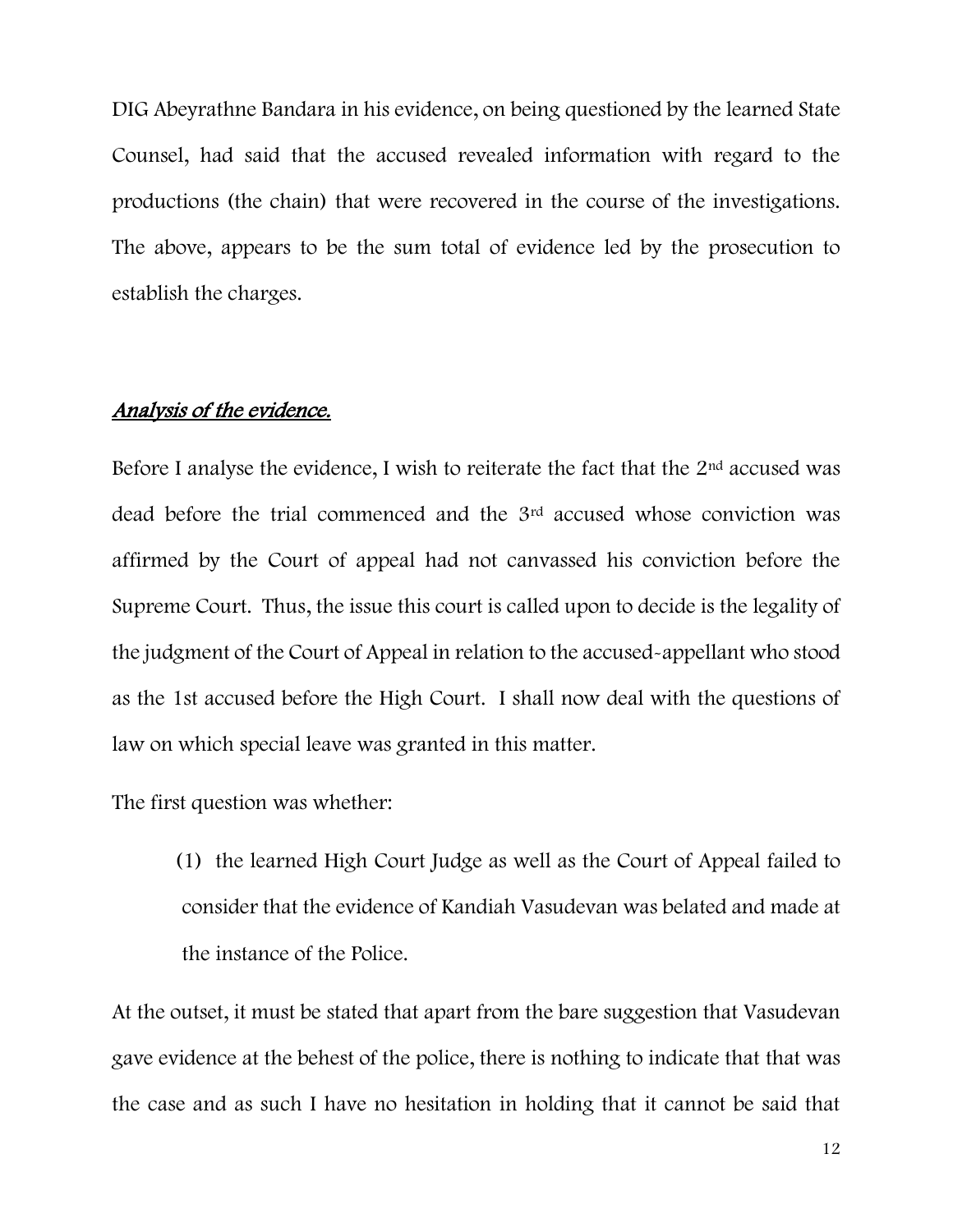Vasudevan's evidence was at the behest of the Police. The witness, however, came out with his story after more than a year had passed since the death of Uma-Devi and sometime after he left the employment of the deceased 2nd accused. It is also in evidence that he left the employment with the accused-appellant over a salary issue. These are factors that accentuate the inherent weaknesses in Vasudevan's evidence. On the other hand, the witness was only a boy of 14 years when he overheard the purported conversation, between the accused-appellant and the deceased 2nd accused. In view of these factors, the infirmity in Vasudevan's evidence, resulting from belatedness dilutes to some extent. As such, having observed the demeanour and deportment of the witness, if the learned trial Judge had formed the view that Vasudevan was a credible witness, I do not think this court can fault the trial judge for forming such an opinion.

However, both the High Court and the Court of Appeal have overlooked a fundamental principle in evidence, that is, 'evidence must be weighed and not counted'. In this regard both the High Court as well as the Court of Appeal failed to evaluate the testimony of witness Vasudevan but had taken it on its face value which ought not to have been done in a case that is based purely on circumstantial evidence.

The court is required to consider whether the items of evidence are consistent with any other hypothesis other than the guilt of the accused. The Court of Appeal had neither considered the issue of credibility of the witness nor the admissibility of the statement purported to have been made by the deceased 2nd accused to the

13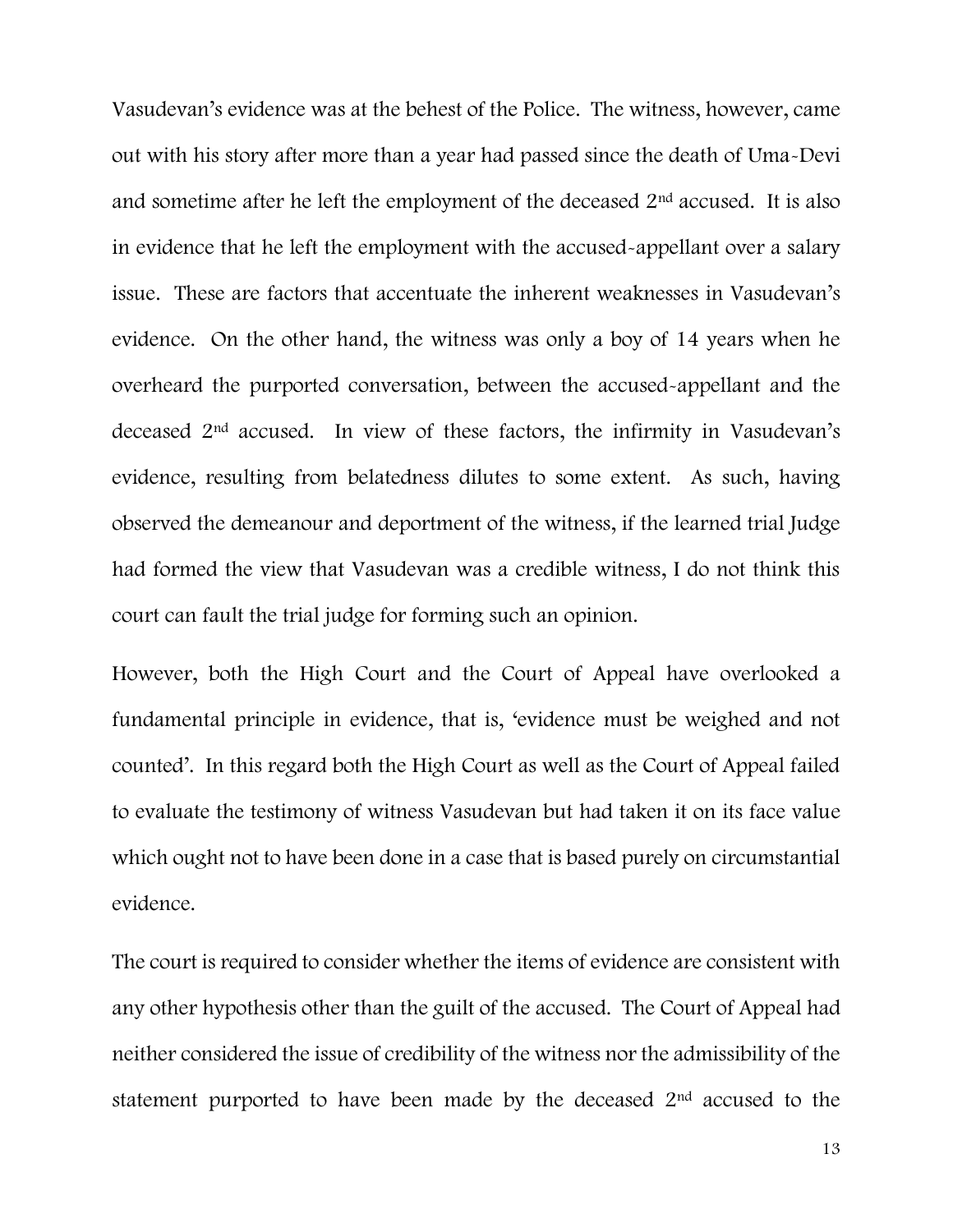accused-appellant, although both these issues had been raised before the Court of Appeal as reflected in the judgment itself. Having considered the issue of credibility of witness Vasudevan, I am of the view that the learned High Court Judge cannot be faulted for treating Vasudevan as a credible witness. In fairness to the learned High Court Judge, he had, to an extent considered the infirmities of Vasudevan's testimony before deciding to act on it. As such I answer the 1st question of law on which Special Leave was granted in the negative.

The second question of law on which Special Leave was granted was on the issue of admissibility of the purported statement made by the deceased 2nd accused to the accused-appellant which witness Vasudevan supposed to have overheard.

This issue had been raised before the Court of Appeal but the judgment of their Lordships does not appear to have considered this issue. There is only a passing reference that the said question was raised as an issue on behalf of the 1st accusedappellant.

At the hearing of this appeal the learned President's Counsel on behalf of the accused-appellant contended that this evidence is obnoxious to section 30 of the Evidence Ordinance, and therefore inadmissible.

Section 30 of the Evidence Ordinance reads as follows:  $\sim$ 

"When more persons than one are being tried jointly for the same offence, and a confession made by one of such persons affecting himself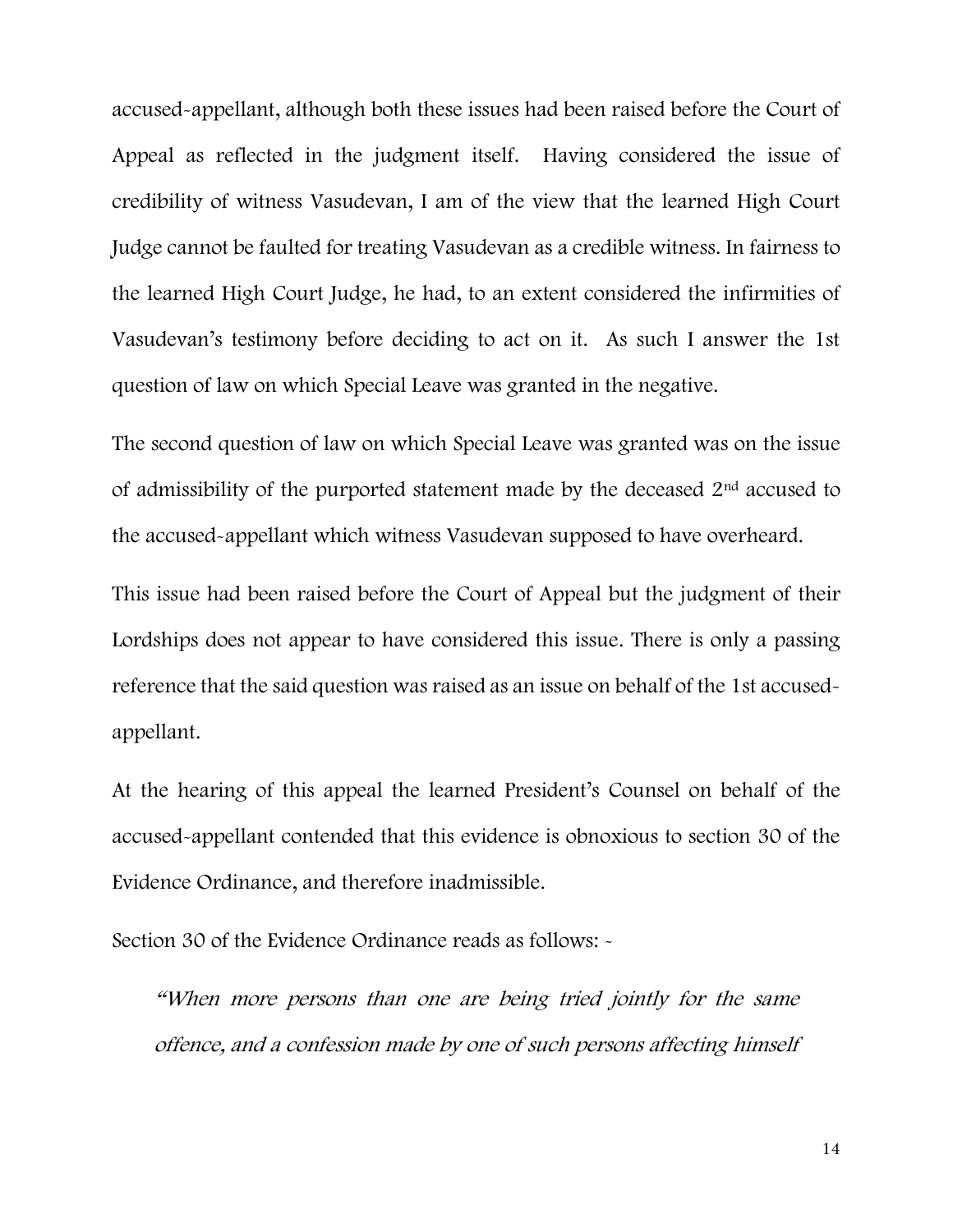and some other of such persons is proved, the court shall not take into consideration such confession as against such other person."

#### Illustration

A and B are jointly tried for murder of C. It is proved that A said "B and I murdered C". The court shall not consider the effect of this confession as against B.

In the instant case the 2nd accused Salam was dead at the time the accusedappellant was tried before the High Court. As such the admissibility of the purported statement has to be considered under the evidentiary provisions relating to "statements by persons who cannot be called as witnesses" and to be more precise under section 32 of the Evidence Ordinance which deals with statements made by a person who is dead.

Section 32 (3) of the Ordinance states:  $\sim$ 

(3) When the statement is against the pecuniary or Proprietary interest of the person making it or when if true, it would expose him or would have exposed him to criminal prosecution or to a suit for damages. (Emphasis added)

In terms of the aforesaid provision, the statement made by deceased  $2<sup>nd</sup>$  Accused Salam, to the Accused-appellant would be admissible under the provision, as the statement if "true", would have exposed Salam to a criminal prosecution.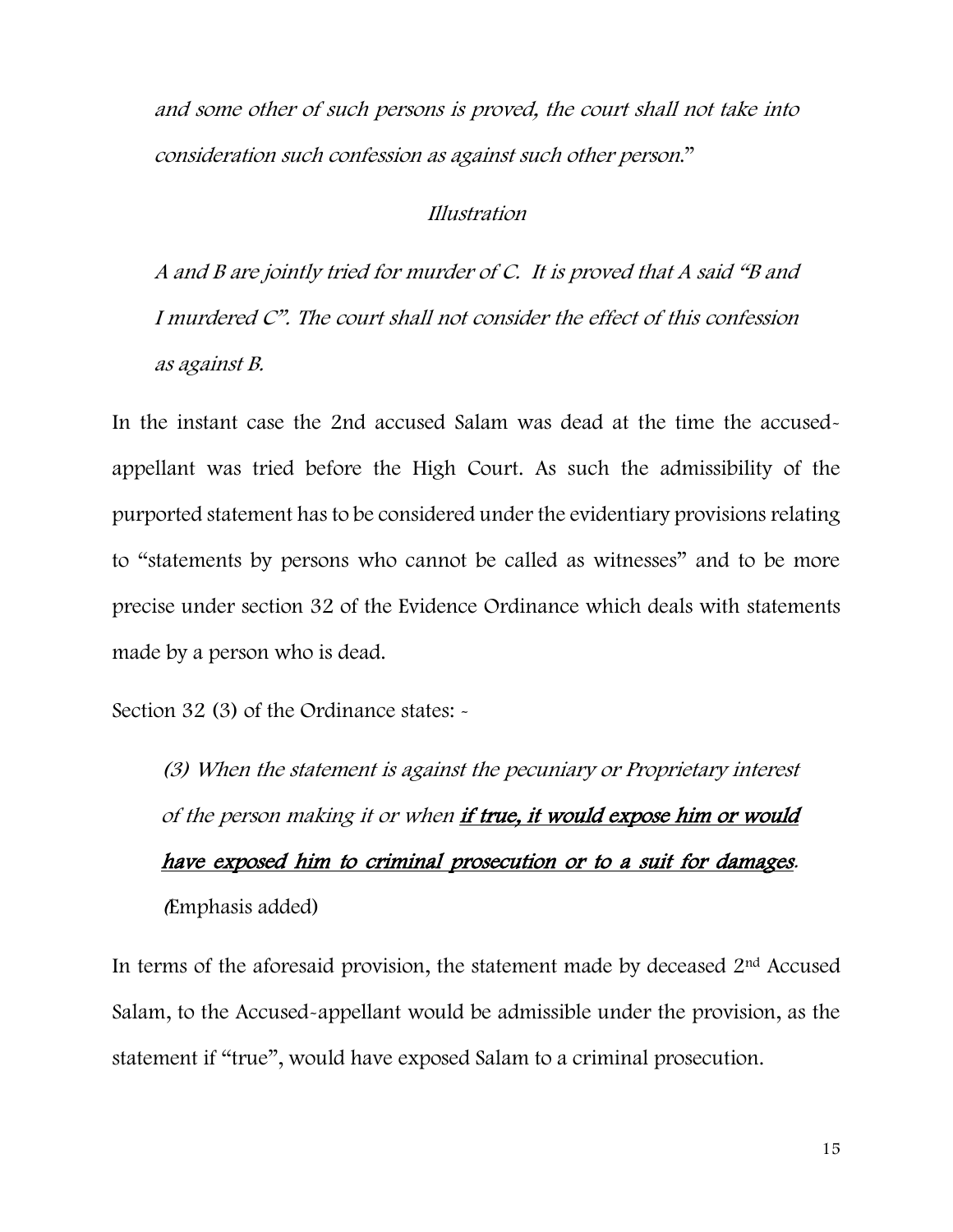The authority for this proposition is found in the case of **King Vs. Ludowyke 37** NLR 129. In this case, the accused who was the Assistant Sweep Secretary of the Galle Gymkhana Club was charged with Criminal Breach of Trust of monies belonging to the Club. A clerk (since deceased) worked as an Assistant to the accused. The clerk had made a statement to the Secretary of the Club, as well as to the police having deposited the club money to the account of the accused at the request of the accused. Dreiburg J admitted this statement under Section 32(3) of the Evidence Ordinance because the statement would have exposed the clerk to a criminal prosecution. A similar decision was taken in the case of Korossa Rubber Co. Vs. Silva 21 NLR 73 at page 75.

This provision is one of the exemptions to the hearsay rule and the rationale for admission of such statements appears to be that no person would implicate himself (of a crime) unless it is true. Thus, even though the statement purported to have been made by the deceased 2nd accused to the accused-appellant would not be admissible under Section 30 of the Evidence Ordinance, its admissibility under Section 32 (3) of the Ordinance cannot be denied.

As such I answer the 2nd question of law raised on behalf of the accused-appellant also in the negative.

Having held so I am of the view that it would be remiss on my part, if I am to overlook the evidentiary value that could be attached to the purported statement made by the deceased 2nd accused. It is the sole item of evidence that would even remotely connect the accused-appellant to this crime and in my view, it is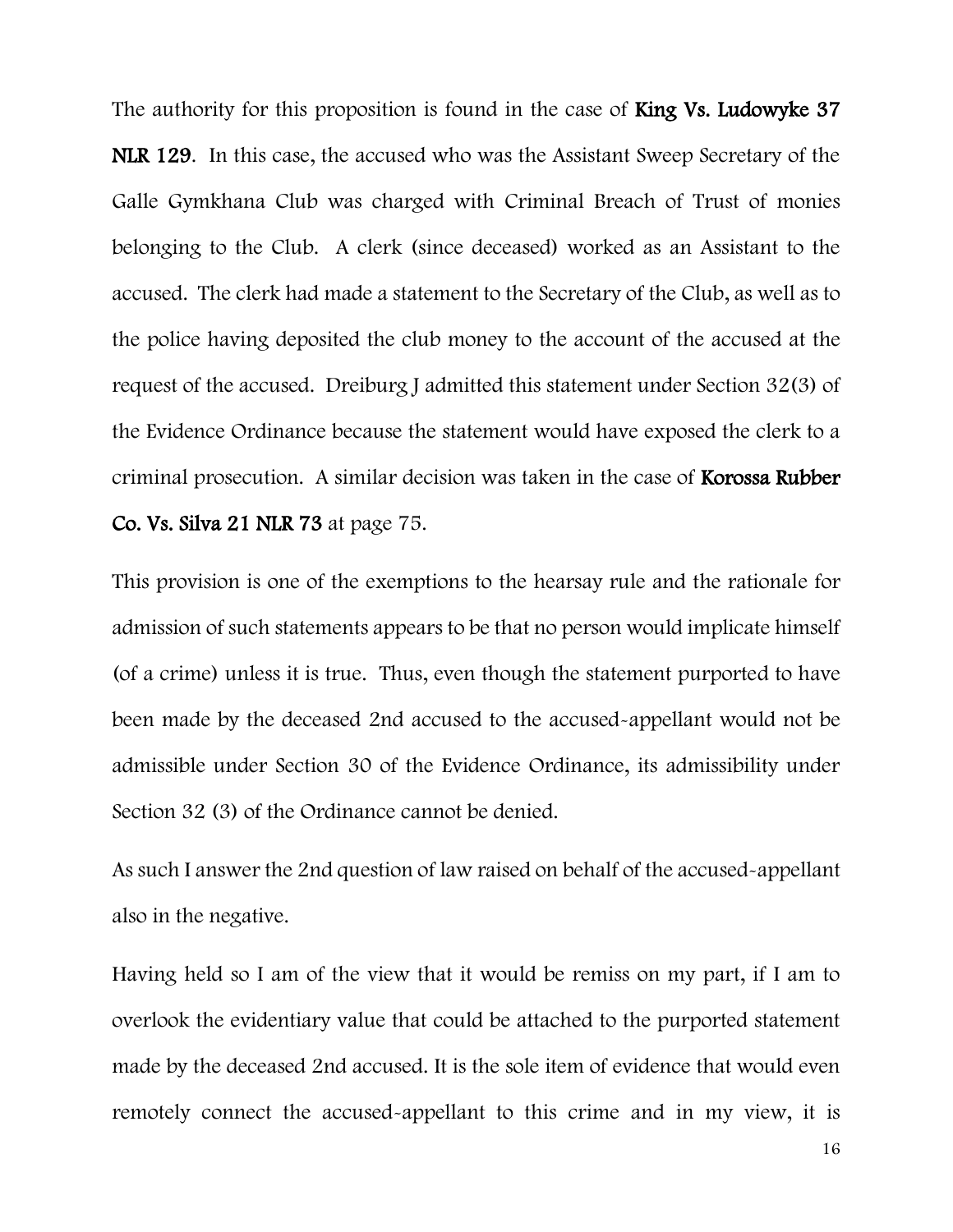imperative that its evidentiary value should be tested to see whether it is consistent with the irresistible inference of guilt that is required to convict the accusedappellant.

It so appears that judges tend to gloss over facts and draw inferences whereas close scrutiny of evidence is *sine qua non* in cases based on circumstantial evidence. I find the Court of Appeal also had committed this cardinal error in the present case. The court is not only required to decide whether the facts are consistent with the hypothesis of the prisoner's guilt, but whether they are inconsistent with any other reasonable hypothesis of his innocence (**R Vs. Hodges** *supra*) The circumstances must be such as to produce moral certainty to the exclusion of every reasonable doubt. I shall now consider the evidence of witness Vasudevan in the backdrop of the aforesaid principles relating to circumstantial evidence referred to above.

It is common ground that Vasudevan made a statement to the police after more than a year had elapsed since the incident. As such the accuracy of his memory and the risk of forgetfulness come into issue. Vasudevan, a person belonging to Tamil ethnicity gave evidence in Sinhala. Throughout his examination-in-chief including the purported statement he said he overheard, Vasudevan testified in Sinhala. His proficiency in the Sinhala language was not tested. In his own words, this is what Vasudevan said that he overheard:

"සලාම් කිව්වා, අපි ඉදන්නා මැරුවා කියා කවුරුවත් දන්නේ නැහැ. පෙළපාලි ගියොත් හාරීස් යන්න එපා".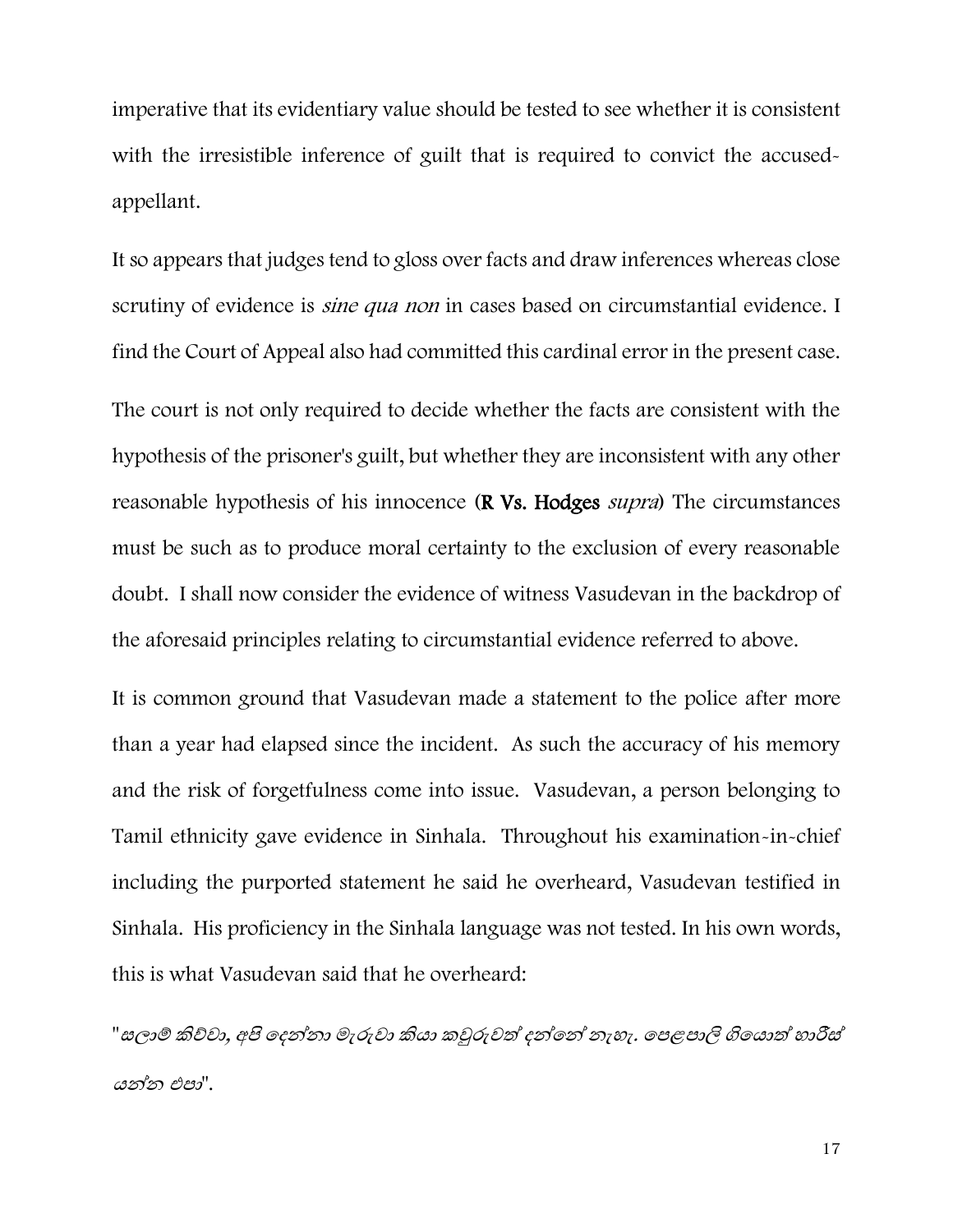To which the accused-appellant had not responded, according to Vasudevan.

The fact remains witness Vasudevan had heard only a part of the conversation that was taking place. According to him, he approached the accused-appellant's Grocery with the intention of getting some instructions from Salam. No sooner he heard this utterance he says he turned back and went, as such court does not have the benefit of ascertaining the context in which the statement was made.

Witness had not been asked what was the first word he heard when he approached the grocery or whether he heard anything else after this utterance.

In cross examination, it transpired that the conversation between Salam and accused-appellant had taken place in Tamil language and not in Sinhala. In the course of the cross examination he came out with the Tamil words said to have been used during this most crucial conversation. He translated on his own, the words he thought he heard and said the same before the Court. It appears that everybody, including the learned trial judge, has unquestioningly admitted that the translation was accurate.

Even if the statement made by Salam is taken, at its face value, the question is, whether the only irresistible inference that can be drawn from this conversation is that both Salam and the accused-appellant committed the murder of Uma-Devi. The prosecution's case was that this murder was committed by three persons and not two.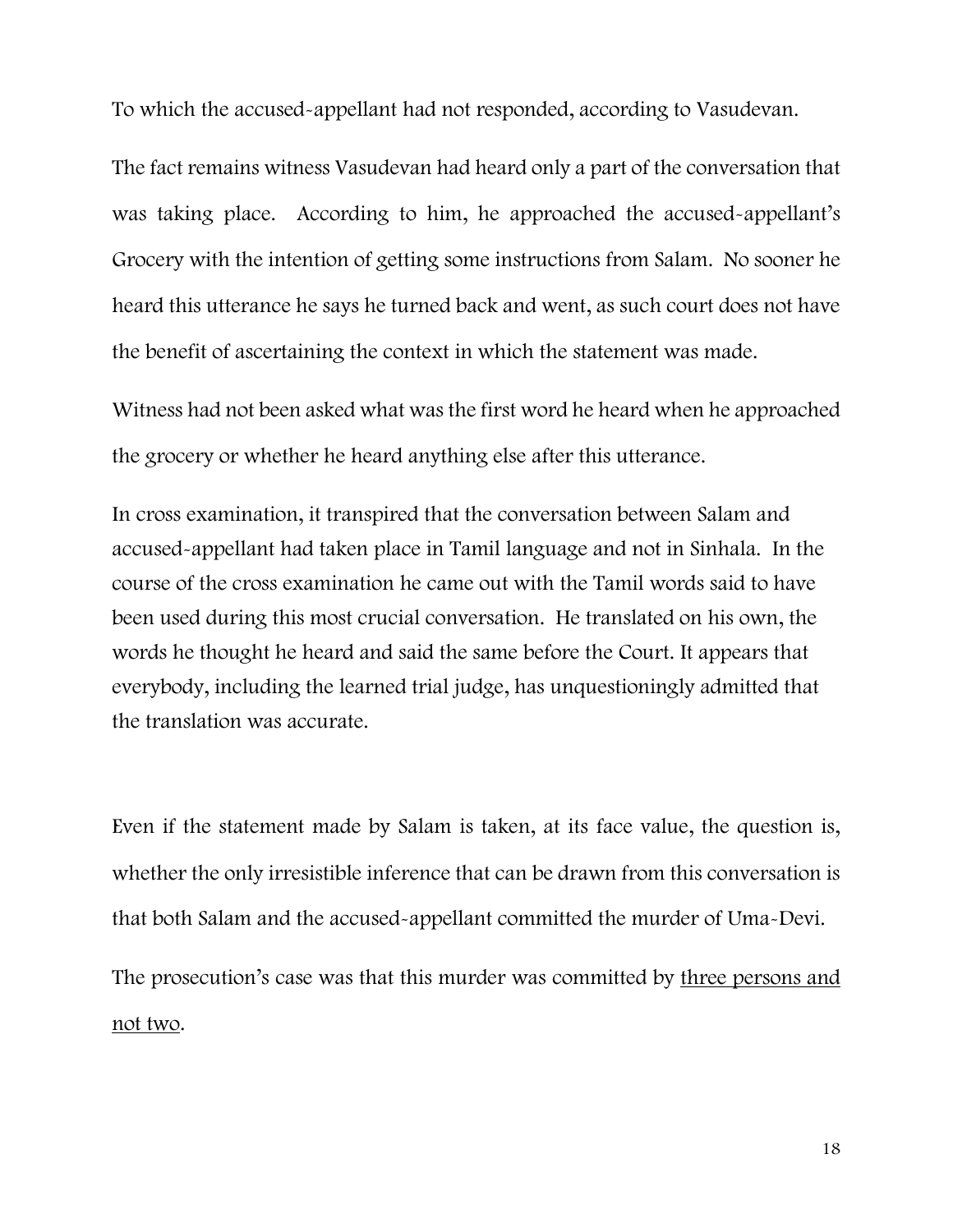Thus, the issue is when Salam said "අපි දෙන්නා මැරුවා කියා කවුරුවත් දන්නේ නැහැ" did he refer to

- i. himself and the 3rd accused? ; or
- ii. was it Salam and the accused-appellant? ; or
- iii. could it have been Salam and some other person whose identity was not known to the prosecution?

One may have an inkling that Salam referred to himself and the accused-appellant. But without the knowledge of how the entire conversation between the two ensued and the context in which the utterance was made, can one say with certainty that the words "අපි දෙන්නා" , referred to none other than Salam and the accusedappellant, when the prosecution's own case was that three people were involved?

If Salam's statement is to be acted upon, then the murder had been committed by two persons and not three. The complicity of Salam is in no doubt. Then it has to be either Salam and the accused appellant, or Salam and the 3rd accused who stand convicted or it could even be Salam and a third person. Thus, the question arises as to which two of the three persons indicted were responsible for the murder. Salam, when he said "අපි දෙන්නා මැරුවා" did he refer to himself and the 3rd accused who now stand convicted?

I also wish to state that the manner in which the prosecution has led evidence in this case by the prosecution is not desirable. Vasudevan is a belated witness by a considerable time gap and who had also had some displeasure with the accusedappellant. In this context the prosecution ought to have allowed the witness to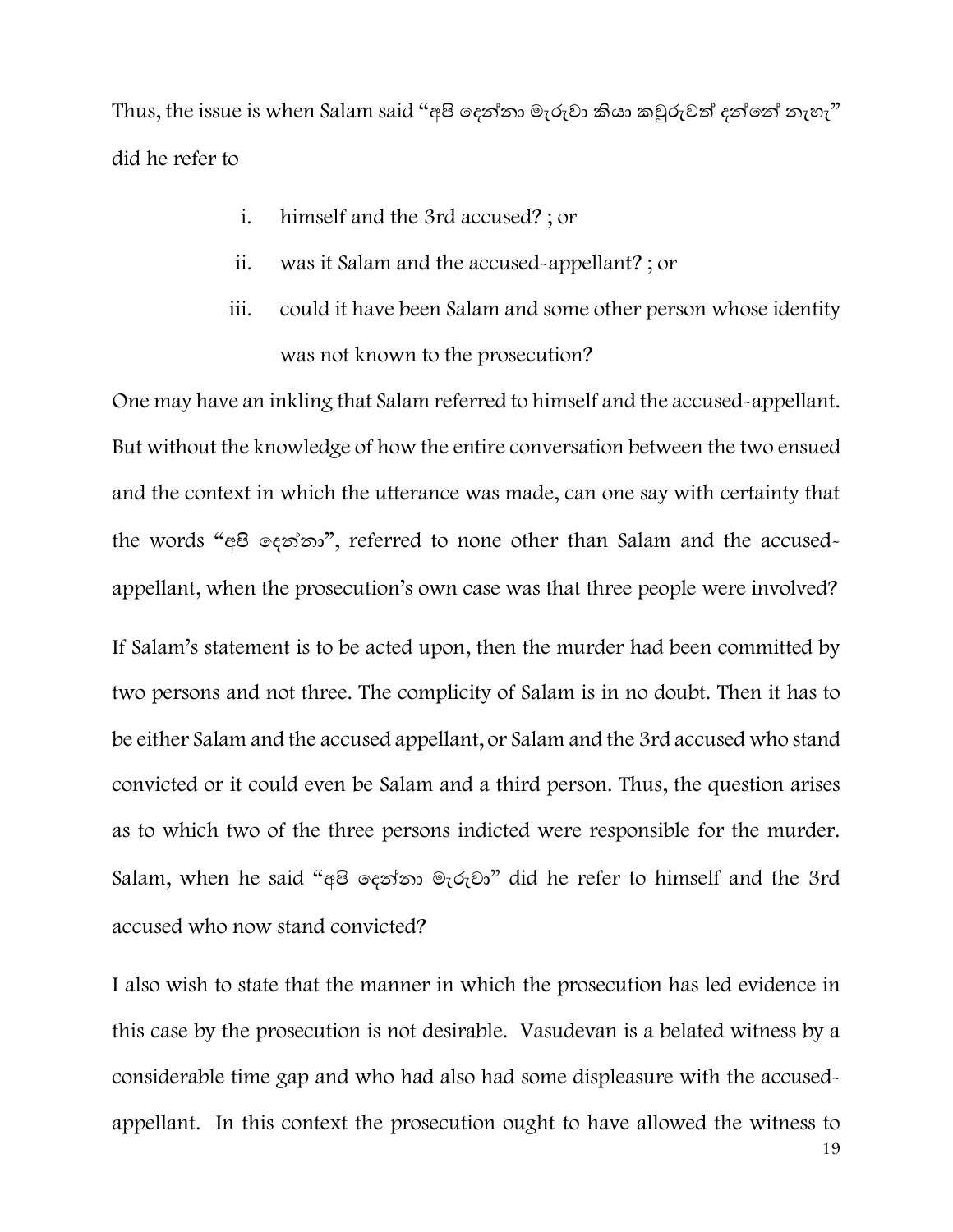testify freely without prompting or leading, so that the credibility of the witness could have been properly evaluated. Immediately after witness Vasudevan had referred to the purported conversation, the learned State Counsel had shot the question "කවුෙ මැරුවා කීදව්?" Suggesting that the name of the deceased transpired during the conversation which was not the case. The learned State Counsel should never have asked this question and on the other hand ought not to have been permitted by the learned High Court Judge as up to that point of his evidence, Vasudevan had not referred to the identity of the dead person.

In response to this question Vasudevan answered "Uma-Devi".

The manner of questioning not only diminishes the evidentiary value of the testimony, but also tarnishes the testimonial trustworthiness of the witness, as one could reasonably expect the witness to have come out with the name "Uma-Devi" on his own, if that name was referred to in the conversation between Salam and the accused-appellant.

For the reasons set out above, I am of the view that it is difficult to conclude with certainty that the use of the word "අපි" in the purported conversation, is an exclusive reference to Salam and the accused-appellant. As such, that evidence cannot be used as an item of incriminating evidence against the accused-appellant. The 3rd question of law, on which leave was granted was: as to whether both the learned High Court Judge and the Court of Appeal misdirected themselves in taking into consideration an item of incriminating evidence; namely, that the accused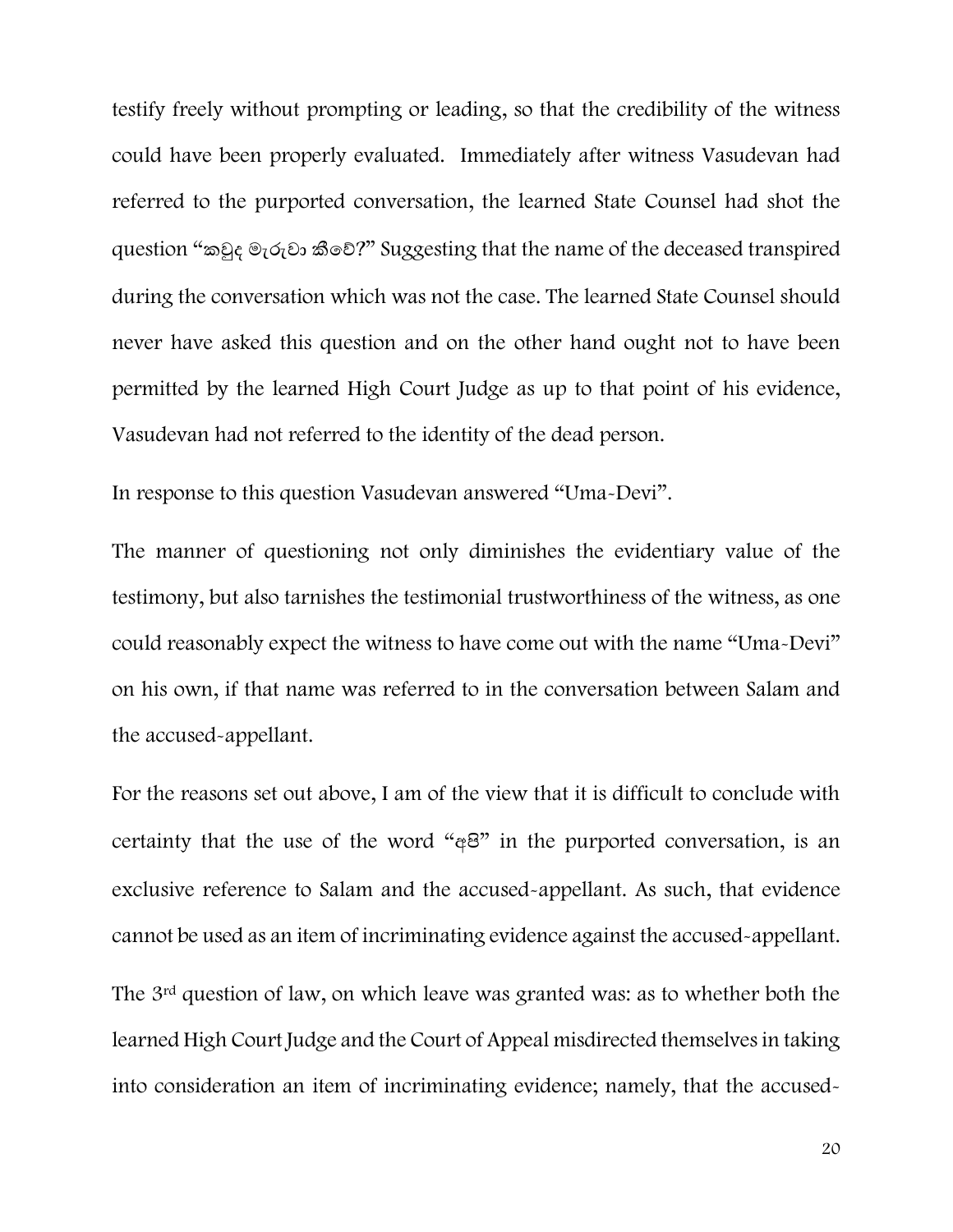appellant was present with the deceased 2nd accused when an item of jewellery was pawned.

Apart from the purported conversation overheard by witness Vasudevan, the only other item of evidence the prosecution led to connect the accused-appellant to the crime, was the evidence of witness Sundaralingam which I have referred to earlier. The significance of this evidence was that the item of jewellery that Salam and the

accused-appellant alleged to have pawned to Sundaralingam, was identified as the chain that was worn by Uma-Devi when she left home for the last time.

Here again, Sundaralingam was questioned by the police after more than one year had elapsed since the death of Uma-Devi. Therefore, when his statement was recorded, he was required to recollect a transaction that he had performed with the deceased 2nd accused more than a year before. Sundaralingam being a businessman, it is reasonable to presume, that he is a man who attends to this type of transactions day in and day out, in the normal course of his business. The Court was in no position to gauge the frequency of such transactions; he may have carried out hundreds of such transactions in that year. The witness was asked to recollect all of a sudden, the details of a transaction that had taken place around 12 months before, where the deceased  $2<sup>nd</sup>$  accused had pawned an item of jewellery. Here again the only way to test his memory was to allow the witness to narrate the transaction as best as he could remember. He did say that it was the deceased Salam, who brought the item of jewellery, it was Salam, who handed over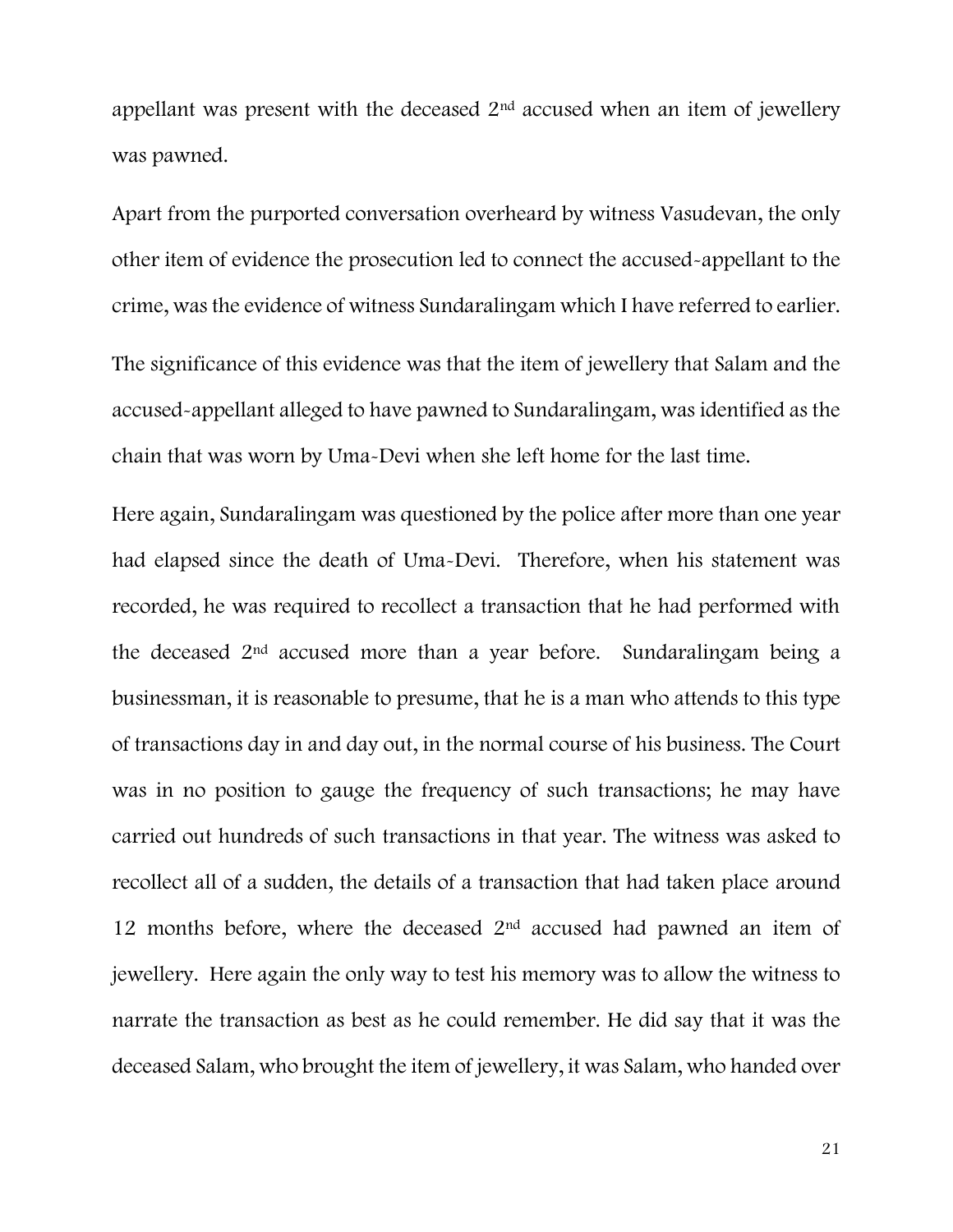the piece of jewellery to him and the witness wrote out a note recording the transaction in the name of Salam.

Here again, I observe that the manner in which this witness had been questioned by the learned State Counsel is improper and as a result, the probative value of Sundaralingam's evidence is diminished to such an extent, that I do not think that the evidence of Sundaralingam should be taken into consideration, against the accused-appellant.

I shall advert to the questioning:

Q එහෙම නාවලපිටියේ වාහපාර කරන අය, ඒ විදියට උකස් කරලා සල්ලි අරගෙන යනවද A. ඔව්

 $Q$ . හාරිස් , සලාම් දෙන්නත් ඇවිල්ල අරගෙන ගිය අවස්ථා තියෙනවද ?

A. ඔව්

Q. **තමාට මමාකක් හරි විම ේෂ අවසේථාවක් මතකද ඒ මදන්න ඇවිල්ල යම් කිසි රන් බඩුවක් උකසේ තිබ්බා** ?

A. ඔව්

Up to this point of questioning, the witness had never said that both the accusedappellant and the deceased 2nd accused had approached him to pawn an item of jewellery.

The question (referred to above) suggests to the witness that both of them (Salam and the accused appellant) in fact had come to his shop to pawn jewellery. Thus, the manner of questioning referred to above has thereby substantially diminished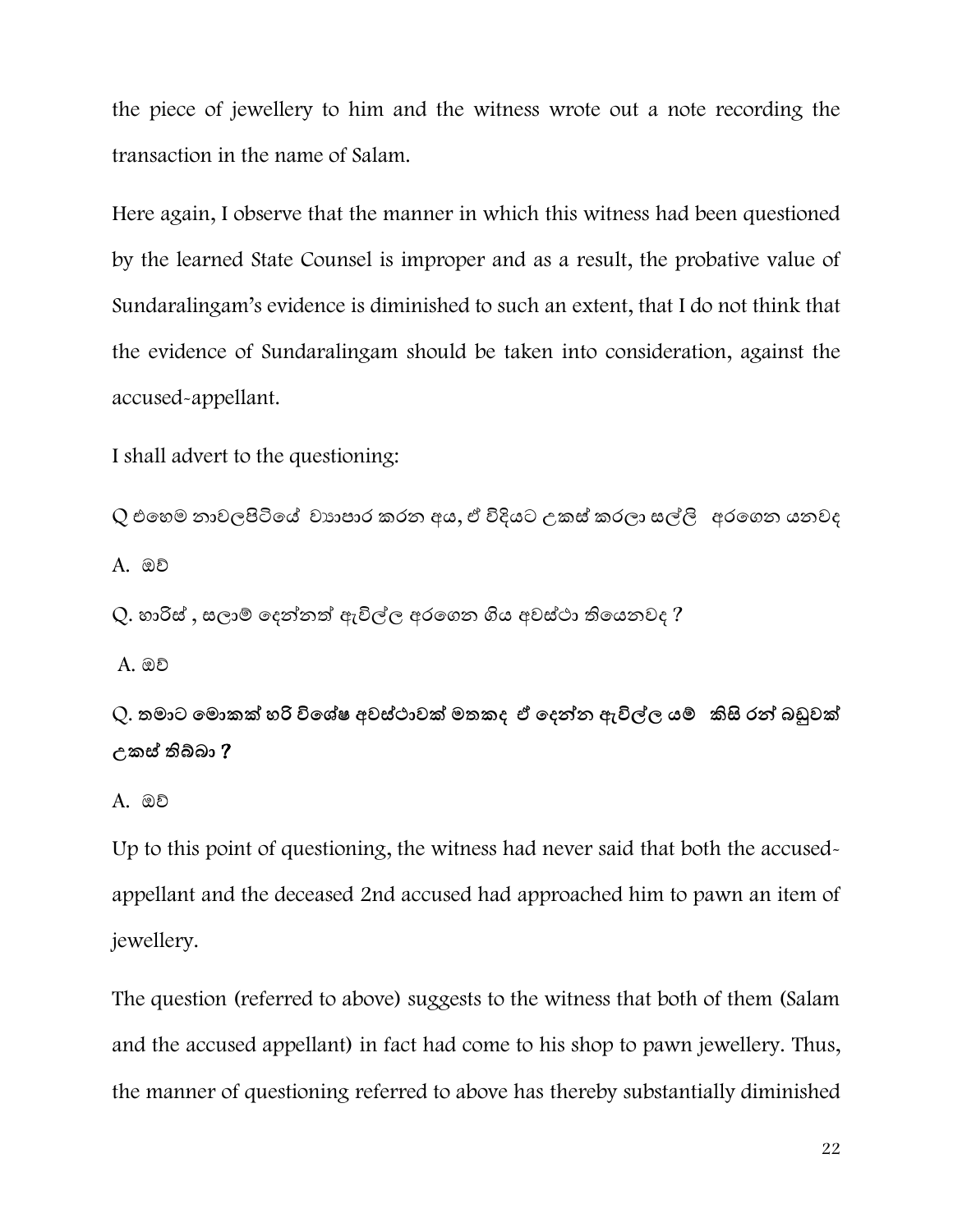the probative value of the testimony. It is significant to note that under cross examination, he had only made reference to the deceased 2nd accused as the person who brought the chain for pawning. For completeness, I have reproduced below, that evidence as well:

 $Q$ . බඩු ගන්ඩ එන කස්ටමර් කෙනෙක් හැටියට කියන්ඩ චෙන් එක අරගෙන ඇවිල්ල බිස්නස් එක කරන්නේ කොහොමද ?

A. දන්නවනම් විතරයි ගන්නේ, අඳුනන අයෙක් වන සලාම් ගෙනත් දුන්නා. මම සල්ලි දුන්නා. නැවත මුදල් දුන්නොත් ආපහු බාරදෙනවා.

 $Q$ . සලම්ද උකස් කලේ ?

A. ඔව් සලාම් තමයි

Q. සලාම්ගේ නමද ලිව්වේ

A. සලාම්දේ නම තමයි ලිව්දව්

Q. සලාම්ගේ නම ලිව්වා සලාම් සලාම් ගෙනාපු නිසා.

A. ඔව් සලාම් තමයි මදේ අතට බාරදුන්දන්.

The Accused -appellant in his dock statement had denied that he ever went with Salam to pawn jewellery to Sundaralingam and the Court of Appeal does not appear to have considered the dock statement of the accused-appellant.

As referred to earlier the purported conversation between the deceased 2nd accused Salam and the accused appellant and the evidence relating to the pawning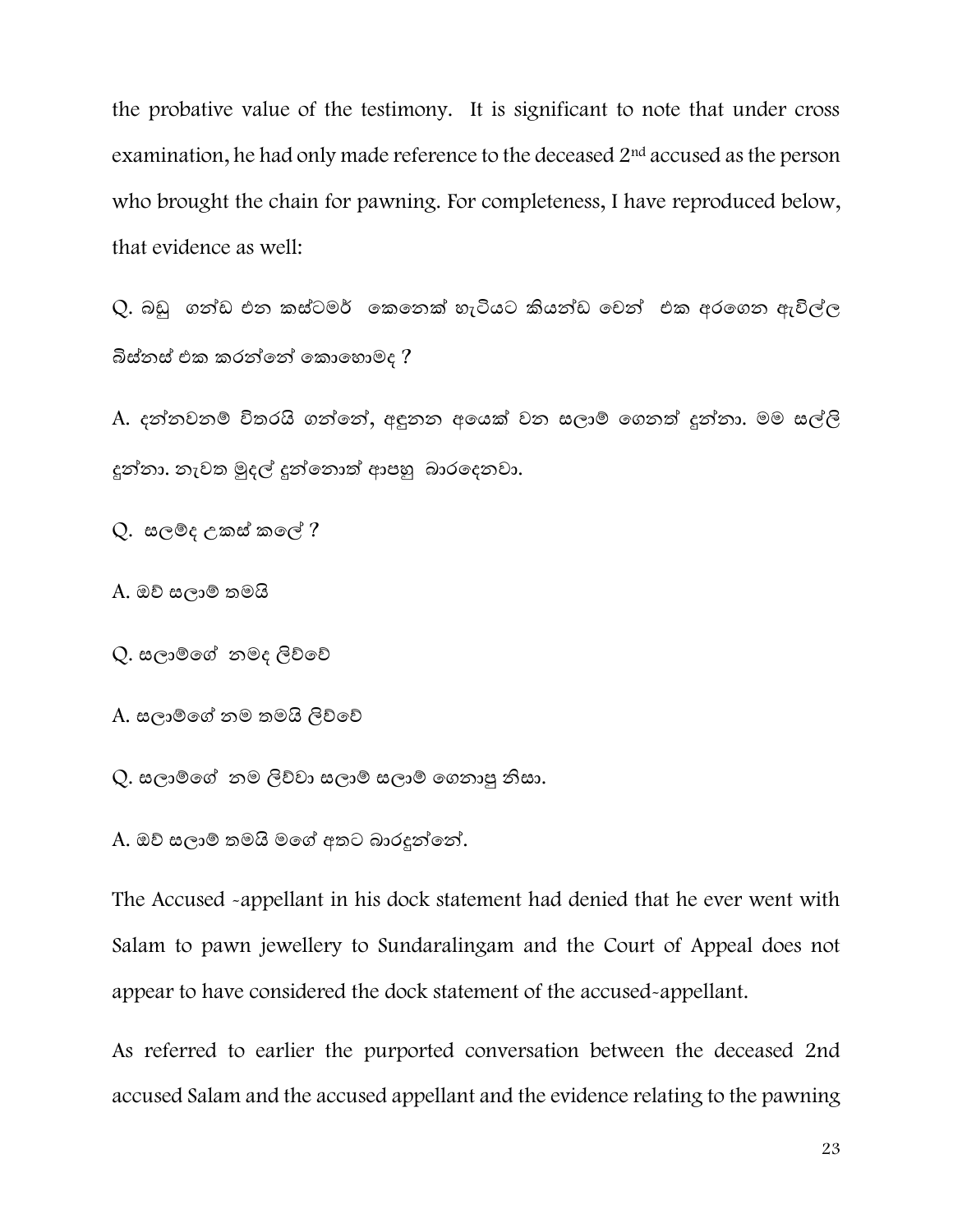of the chain are the only two items of evidence led against the accused-appellant to establish the charge of murder and the charge of gang rape. As far as the offence of rape is concerned, the prosecution has placed no evidence whatsoever. Both the learned trial judge and their lordships of the Court of Appeal, however, had thought it fit to convict the accused -appellant on that count based on the two items of evidence referred to.

In relation to both these items of evidence, it would be pertinent to apply the rule laid down in the case of D.P.P v. Christie 1914 A.C 545

In the said case Lord Moultan said that where the evidential value of some evidence is slender, whereas the prejudicial effect which its reception might have on the minds of the jurors would potentially be so substantial as seriously to impair the fairness of the trial, it ought not to be admitted.

Reiterating the rule, Lord du Parcq in the case of Noor Mohamed vs. R 1949 A.C 182 said;

"In all such cases the judge ought to consider whether the evidence is sufficiently substantial having regard to the purpose to which it is professedly directed, to make it desirable in the interest of justice that it should be admitted. If, so far as the purpose is concerned, it can in the circumstances have only trifling weight, the judge will be right to exclude it."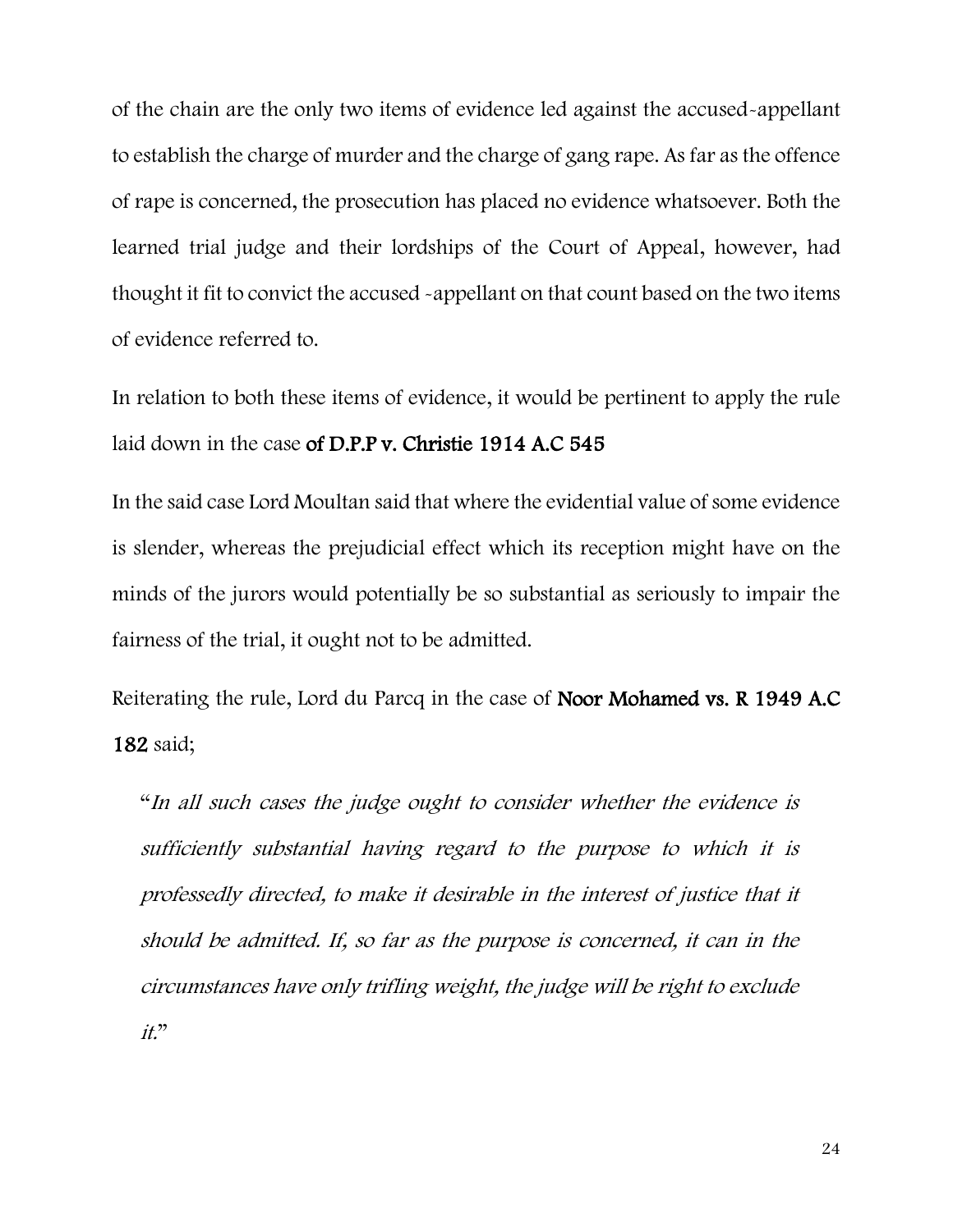For reasons adumbrated above, I hold that, due to the inherent weaknesses in the evidence, the evidence cannot be acted upon and in the absence of any other incriminating evidence, the conviction against the accused-appellant cannot be sustained. It appears that the Court of Appeal had also misdirected itself by holding that the evidence of the investigating officer had revealed that witness Sundaralingam to whom the chain had been pawned was discovered on a statement made by both, the accused-appellant and the deceased 2nd accused.

It must be noted that the prosecution had not led any evidence under Section 27 of the Evidence Ordinance with regard to any discovery of fact, consequent to the statements made by the accused at the trial and secondly, it is trite law that the discovery of a witness consequent to a statement made by a witness cannot be considered as a discovery of a fact for the purpose of Section 27.

For the reasons set out above, I am of the view that the conviction and the sentence imposed on the accused-appellant cannot be sustained.

Accordingly, I set aside both the judgments of the learned High Court Judge as well as the Court of Appeal and make order acquitting the accused-appellant of all charges in the indictment.

In view of the above finding, answering the 4th question of law on which special leave to appeal was granted, does not arise. Suffice it to say that the prosecution had not led any evidence to show that the accused-appellant was complicit in any way in committing the offence of gang rape.